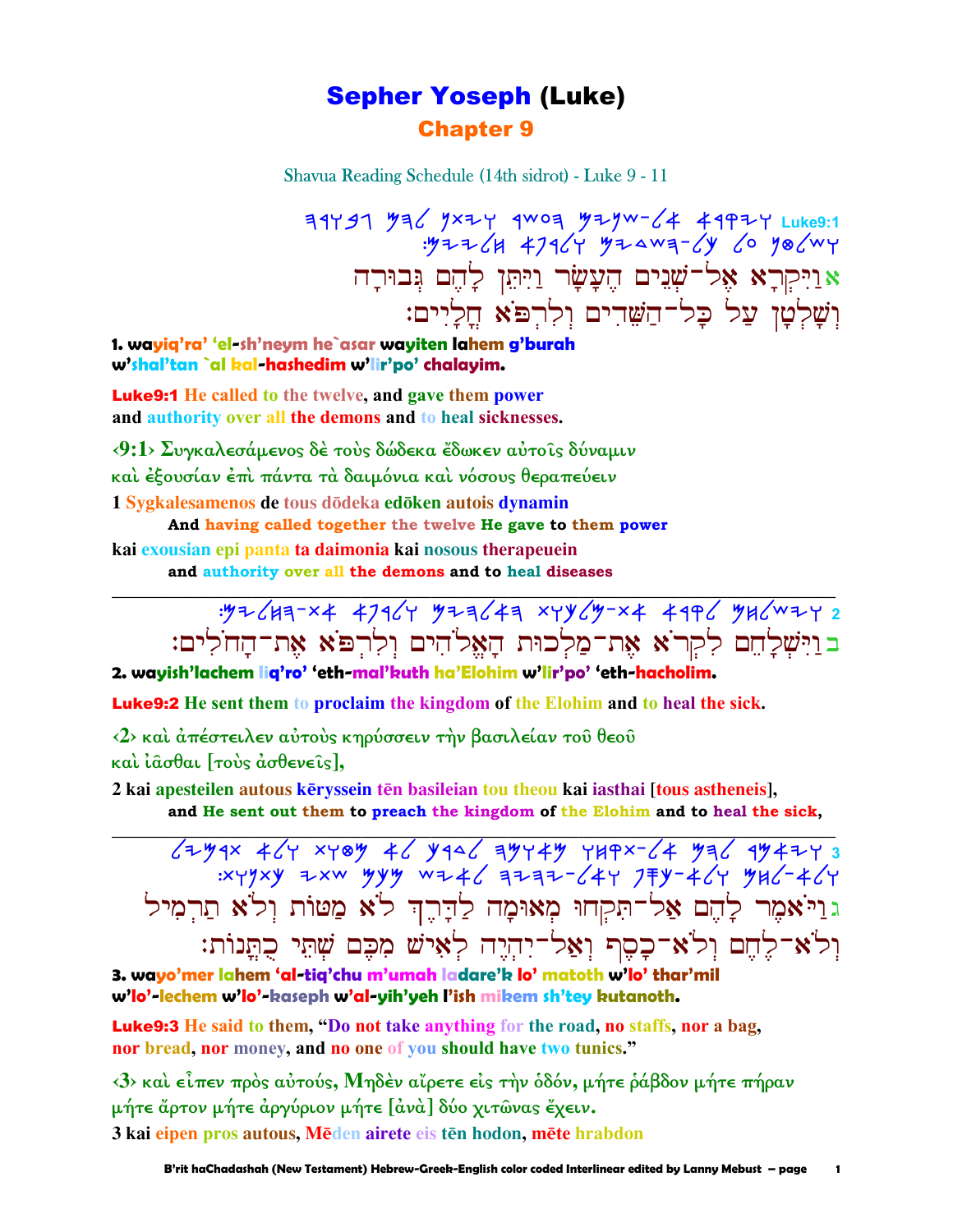and He said to them, take nothing for the journey, neither walking stick mēte pēran mēte arton mēte argyrion, mēte [ana] duo chitōnas echein. nor beggar's bag nor bread nor silver nor each two shirts to have.

> : 4th mwmy my /- y gw mw y g y 4 gx qw 4 x 2 g 3 y דוִהַבַּיָת אֱשֶׁר תַּבֹאוּ בוֹ שַׁם שִׁבוּ־לַכֶם וּמִשַּׁם צֵאוּ:

4. w'habavith 'asher tabo'u bo sham sh'bu-lakem umisham tse'u.

**Luke9:4** "You remain whatever house you enter and leave from there."

<4> και είς ήν ἂν οικίαν εισέλθητε, εκει μένετε και εκειθεν εξέρχεσθε.

4 kai eis hēn an oikian eiselthēte, ekei menete kai ekeithen exerchesthe.

And into whatever house you may enter, remain there and from there go out.

 $+777$  1709-79 74m 99x4 76997-46 944 6975 הוְכֹל אֲשֶׁר לֹא־יְקַבְּלוּ אֶתְכֶם צְאוּ מִן־הָעִיר הַהִיא וְנַעֲרוּ אֶת־הֵעֲפָר מֶעֲל רַגְלֵיכֶם לְעֶדוּת בַּהֵם:

5. w'kol 'asher lo'-y'qab'lu 'eth'kem ts'u min-ha`ir hahi' w'na`aru 'eth-he`aphar me`al rag'leykem l'`eduth bahem.

**Luke9:5** "Anywhere they do not receive you, go out from that city shake off the dust from your feet as a testimony against them."

<5> και ὄσοι ἂν μή δέχωνται ὑμᾶς, έξερχόμενοι ἀπὸ τῆς πόλεως ἐκείνης τόν κονιορτόν άπό των ποδων ύμων άποτινάσσετε είς μαρτύριον έπ' αύτούς. 5 kai hosoi an mē dechōntai hymas, exerchomenoi apo tēs poleōs ekeinēs

And as many as do not receive you, coming out from that city ton koniorton apo tōn podōn hymōn apotinassete eis martyrion ep' autous. the dust from your feet shake off for a testimony against them.

> 314w93-x4 y21w9y y217y9 419024 44224 6  $.9799 - 699$   $974799$ וּוַיִּצְאוּ וַיַּעֲבְרוּ בַכִּפַרִים מִבְשַׂרִים אֶת־הַבְּשׂוֹרַה וּמִרַפִּאִים בִּכֲל־מַקוֹם:

6. wayets'u waya`ab'ru bak'pharim m'bas'rim 'eth-hab'sorah um'rap'im b'kal-magom.

**Luke9:6** They went out, passed through the villages bringing the good news and healing everywhere.

<6> έξερχόμενοι δε διήρχοντο κατά τας κώμας ευαγγελιζόμενοι καί θεραπεύοντες πανταχού.

6 exerchomenoi de dierchonto kata tas komas

And going out they were going around throughout the villages

euaggelizomenoi kai therapeuontes pantachou.

preaching the good news and healing everywhere.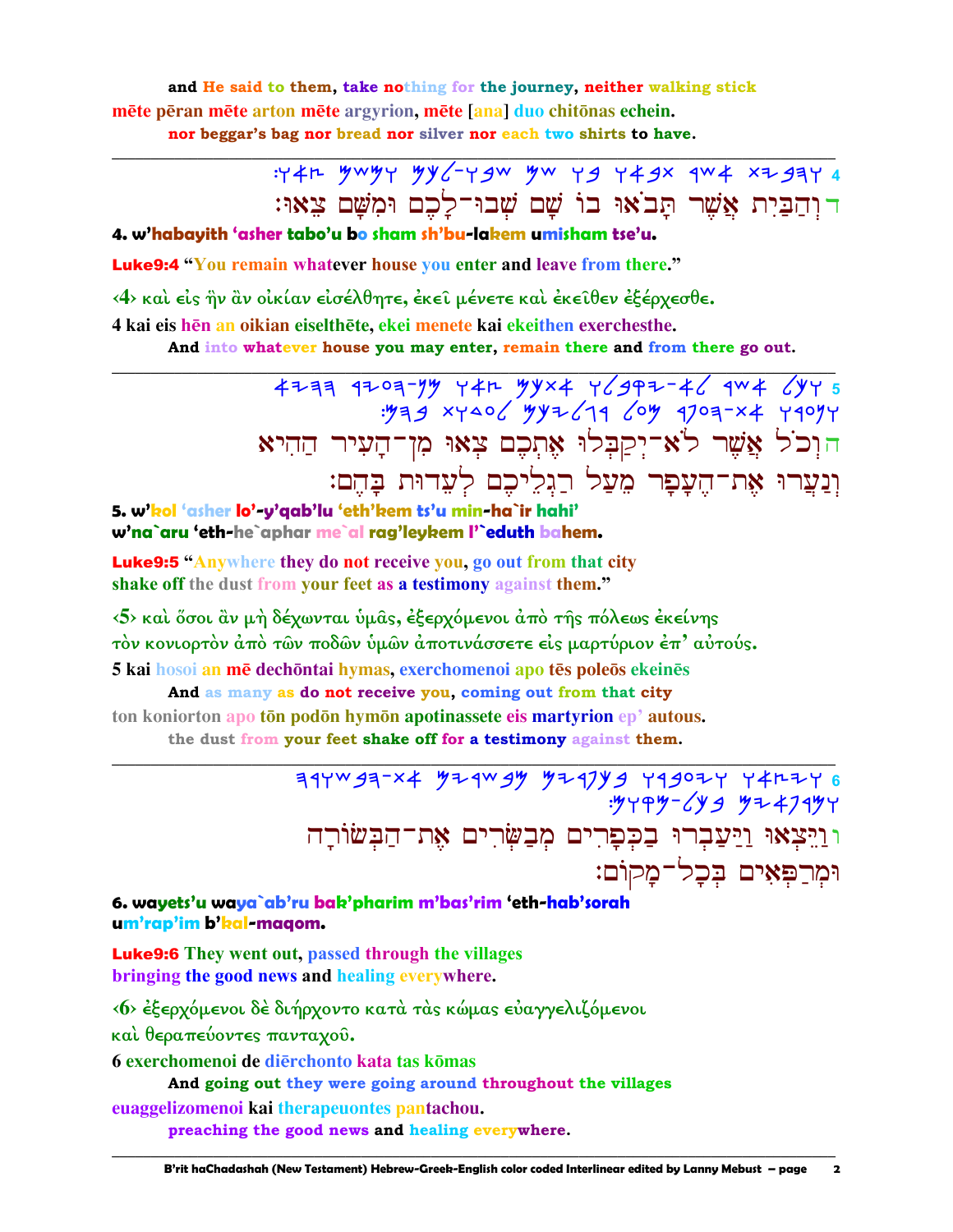$(447-\sqrt{0})$  awoy  $4w+2y-x+0yw$  0913 4w FY44YAY7 זוְהוֹרְדוֹס שַׂר הָר<sup>ֹ</sup>בַע שָׁמַע אֶת־כָּל־אֲשֶׁר נַעֲשָׂה (עַל־יָדוֹ) וַתִּפַּעֵם רוּחוֹ כִּי־יֵשׁ אֲשֶׁר אָמְרוּ יַחוּחָנָן נִעוֹר מִן־הַמֵּתִים:

7. w'Hor'dos sar haroba` shama` 'eth-kal-'asher na`asah (`al-yado) watipa`em rucho ki-yesh 'asher 'am'ru Yahuchanan ne`or min-hamethim.

**Luke9:7** Hordos the tetrarch heard about all that was happening (through him) and his spirit was agitated because there were some who said Yahuchanan had awakened from the dead.

<7> "Ηκουσεν δέ Ηρώδης ο τετραάρχης τα γινόμενα πάντα

και διηπόρει διά το λέγεσθαι ύπό τινων ότι Ιωάννης ήγέρθη έκ νεκρών,

7 Ekousen de Hērōdēs ho tetraarchēs ta ginomena panta kai diēporei

Now heard Herod the tetrarch the things happening all and he was perplexed dia to legesthai hypo tinon hoti Ioannes egerthe ek nekron,

because it was said by some that John was raised from the dead,

 $744$   $77764$   $7444$   $744$   $744$   $7478$ : 92979493 9242993-99 484 4299 99 7994 929847 חוִיֵשׁ אֲשֶׁר אָמְרוּ אָלְיַחוּ נִרְאַה

וַאֲחֶרִים אַמְרוּ קַם נַבִיא אָחֲד מִן־הַנִּבִיאִים הַקַּדְמוֹנִים:

### 8. w'yesh 'asher 'am'ru 'EliYahu nir'ah

wa'acherim 'am'ru gam nabi' 'echad min-han'bi'im hagad'monim.

**Luke9:8** and there were some who said EliYahu had appeared, and there were others who said that one prophet had risen again from among the ancient prophets.

<8> ύπό τινων δέ ότι 'Ηλίας έφάνη, άλλων δέ ότι προφήτης τις των άρχαίων ανέστη. 8 hypo tinon de hoti Elias ephane,

by some also that Elijah had appeared,

allon de hoti prophetes tis ton archaion aneste.

but others that some prophet of the ancients arose.

72/09 994777 X4 2x4w9 2994 97 774977 97444 4444 97444<br>4477 974 444 444 444 974 9749 444 7444 7444 974 טוַיֹּאמֶר הוֹרְדוֹס הֵן אָנֹכִי נַשָׂאתִי אֵת־רֹאשׁ יַהוּחָנָן מִעַלַיו וּמִי־זֶה אֲשֶׁר אֲנִי שֹׁמֵעֲ עָלָיו כַּהִבָרִים הָאֵלֶּה וַיִּבַקֵּשׁ לְרִאוֹתוֹ:

9. wayo'mer Hor'dos hen 'anoki nasa'thi 'eth-ro'sh Yahuchanan me`alayu umi-zeh 'asher 'ani shome`a `alayu kad'barim ha'eleh way'baqesh lir'otho.

**Luke9:9** Hordos said, "Look, I have removed the head of Yahuchanan from him. but who is this that I am hearing from them such things?" He sought to see Him.

<9> είπεν δέ Ήρώδης, Ιωάννην έγω απεκεφάλισα· τίς δέ έστιν ούτος περί ού άκούω τοιαύτα; και έζήτει ίδειν αύτόν.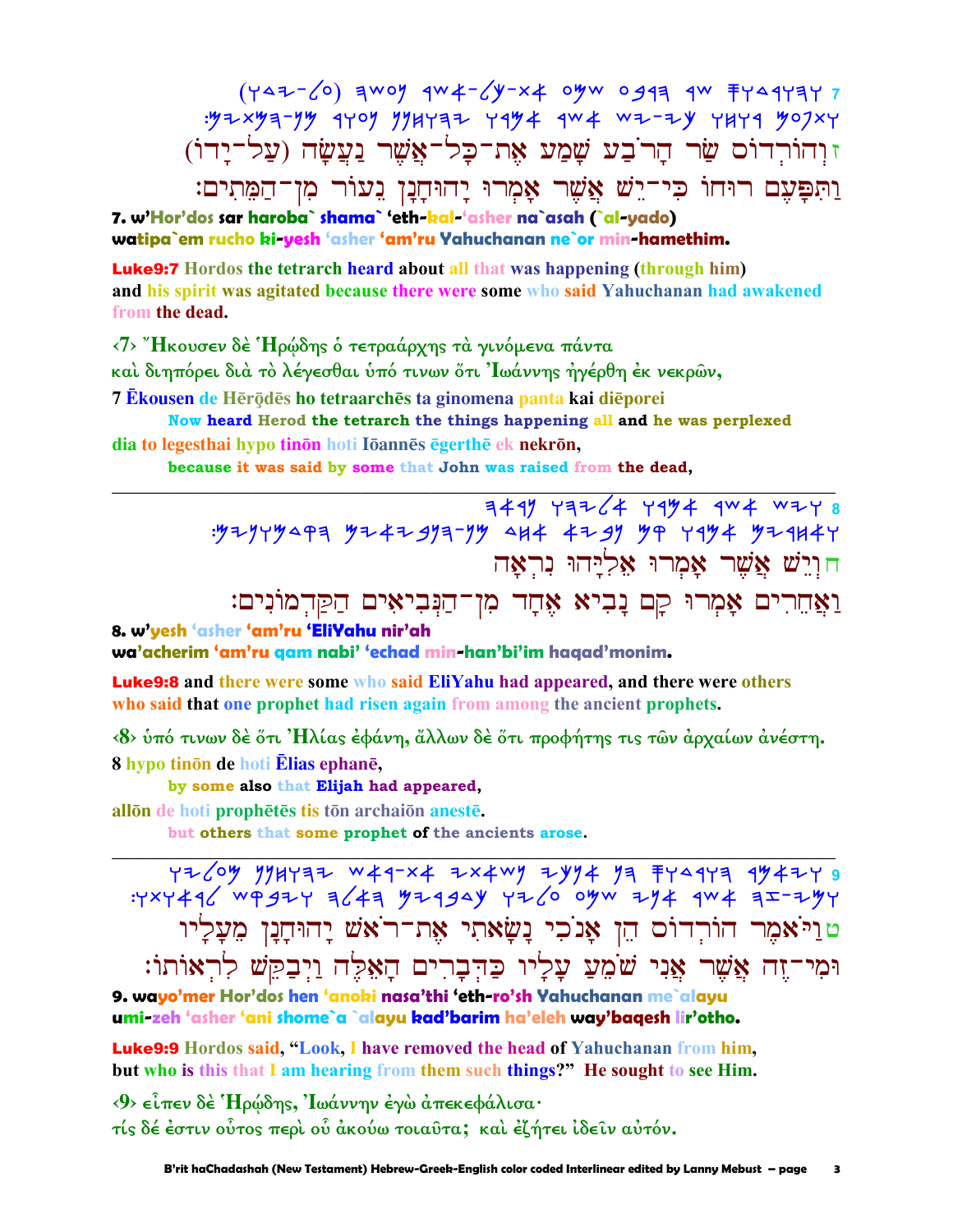9 eipen de Hērōdēs, Iōannēn egō apekephalisa; tis de estin houtos But said Herod. "John I beheaded. Who then is this

peri hou akouō toiauta? kai ezētei idein auton.

about whom I hear such things?" And he was seeking to see Him.

7wo 4w4-64-x4 Y6-Y97 F2Y 42H26W3 Y9YWZY 10  $7997W$   $9999C4$   $996$   $9990$   $9990$   $9971$   $72C4$   $99977$  $3447 - x + 9$  344973 420 / 4W4 יוַיֹּשׁוּבוּ חַשִּׁלִיחִים וַיִסְפִּרוּ־לוֹ אָת־כַל־אֲשֶׁר עֲשׂוֹ וַיִּקַחֶם אֶלַיו וַיַּסֵר עִמֲהֶם לִבָדֵם אֶל־מַקוֹם שׁוֹמֶם אֲשֶׁר לַעִיר הַנִּקְרָאָה בִית־צַיִדָה:

10. wayashubu hash'lichim way'sap'ru-lo 'eth-kal-'asher `aso wayiqachem 'elayu wayasar `imahem l'badam 'el-maqom shomem 'asher la`ir haniq'ra'ah Beyth-Tsay'dah.

**Luke9:10** The apostles returned and told Him of all that they had done. He took them with Him and departed with them alone into a desert place that belonged to a city called Beyth Tsaydah.

<10> Και υποστρέψαντες οι απόστολοι διηγήσαντο αυτώ όσα εποίησαν. καὶ παραλαβὼν αὐτοὺς ὑπεχώρησεν κατ' ἰδίαν εἰς πόλιν καλουμένην Βηθσαϊδά. 10 Kai hypostrepsantes hoi apostoloi diegesanto auto hosa epoiesan.

And having returned the apostles told Him what things they did.

kai paralabon autous hypechoresen kat' idian eis polin kaloumenen Bethsaida.

And having taken them he withdrew privately to a city being called Bethsaida.

 $79724$  43424 54974 72144 7942 7042 509 77597  $747746$   $747974777777$   $747977$   $7776$ יאַוַהֲמוֹן הָעָם יָדִעוּ וַיֵּלְכוּ אַחֲרָיו וַיִקַבְּלֶם וַיִּדַבֵּר אֲלֵיהֵם על־מַלְכוּת הַאֱלֹהִים וַיִּרְפָּא אֶת־הַצִּרִיכִים לְרְפוּאָה:

11. wahamon ha`am yad'`u wayel'ku 'acharayu way'qab'lem way'daber 'aleyhem `al-mal'kuth ha'Elohim wayir'pa' 'eth-hats'rikim lir'phu'ah.

**Luke9:11** The crowd of people knew this and followed Him. He received them spoke to them about the kingdom of the Elohim and he healed all those who needed healing.

 $\langle 11 \rangle$  οι δέ όχλοι γνόντες ήκολούθησαν αυτώ·

και άποδεξάμενος αύτους έλάλει αύτοις περι της βασιλείας του θεου,

καί τους χρείαν έχοντας θεραπείας ίατο.

11 hoi de ochloi gnontes ēkolouthēsan autō; kai apodexamenos autous

But the crowds having realized this followed Him and having welcomed them

elalei autois peri tēs basileias tou theou,

He was speaking to them about the kingdom of the Elohim,

kai tous chreian echontas therapeias iato.

and the ones having need of healing He was healing.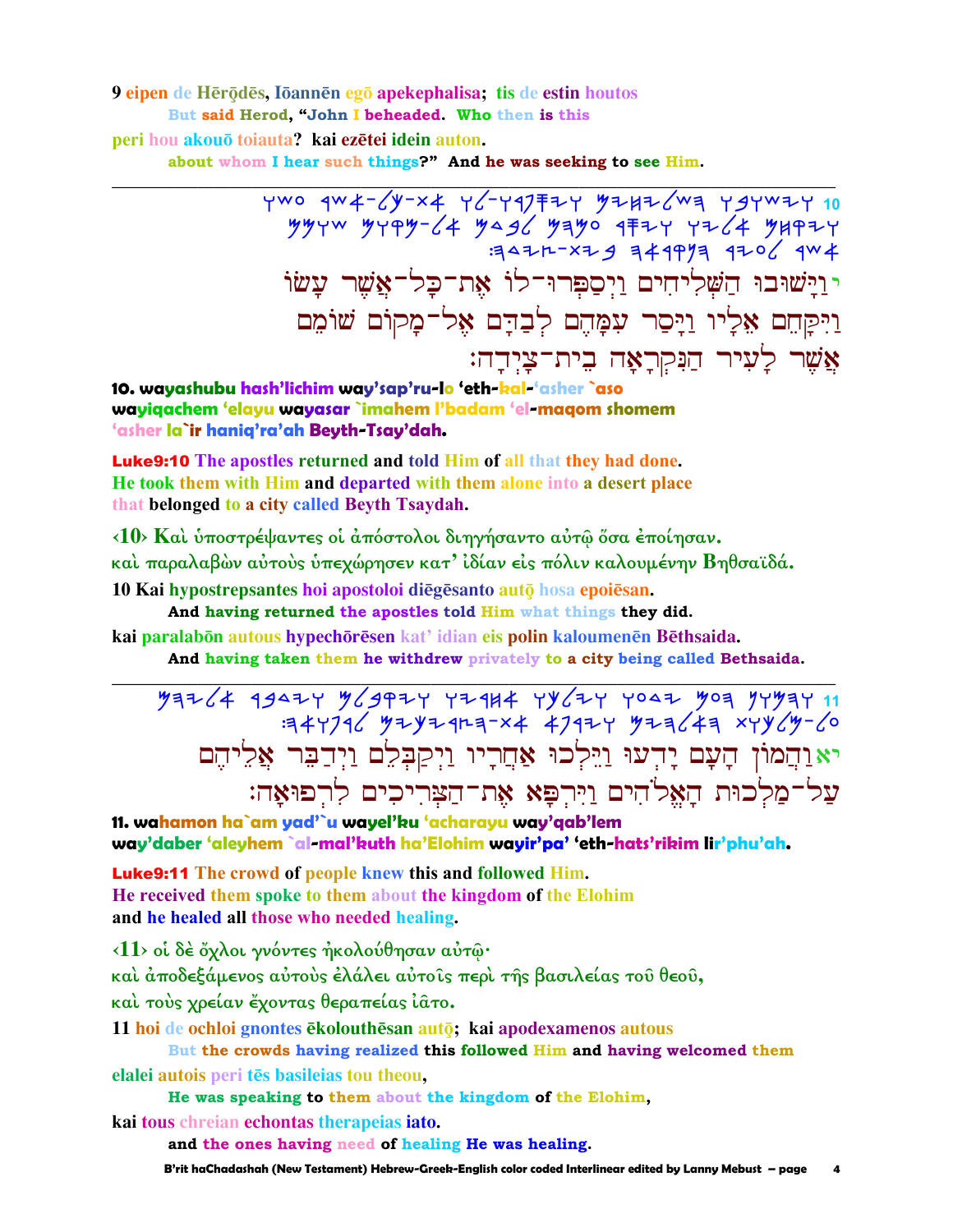4264 449424 4499 4404 42444 4406 374 4424 12 :49H94 yy4w y44yg =7-2y y4=y 4ry (4 y4 / 4y2x4 g2 g יבוהיום רפה לערב ושנים העשר נגשו ויאמרו אליו שַׁלַח־נָא אֶת־הָעָם וְיֵלְכוּ אֶל־הַכִּפְרִים וְהַחֲצֵרִים אֲשֶׁר סִבִיבוֹתֵינוּ לָלוּן וִלְמְצֹא מָזוֹן כִּי־פֹה בִּמְקוֹם שׁוֹמֵם אֲנָחִנוּ:

12. w'hayom raphah la`arob ush'neym he`asar nig'shu wayo'm'ru 'elayu shalach-na' 'eth-<mark>ha`am w'yel'ku 'el-hak'pharim w'hachatserim 'asher s'bibotheynu lalun</mark> w'lim'tso' mazon ki-phoh b'magom shomem 'anach'nu.

**Luke9:12** The day was fading toward evening, so the twelve approached and said to Him, "Please send the people away and let them go to the villages and settlements that are around us to lodge and to find food, because we are here in a desolate place."

<12> Ή δε ήμέρα ήρξατο κλίνειν· προσελθόντες δε οι δώδεκα είπαν αύτω, Άπόλυσον τον όχλον, ίνα πορευθέντες είς τας κύκλω κώμας και άγρους καταλύσωσιν καὶ εὕρωσιν ἐπισιτισμόν, ὅτι ὦδε ἐν ἐρήμω τόπω ἐσμέν.

12 He de hemera erxato klinein; proselthontes de hoi dodeka eipan auto,

Now the day began to decline. And having approached the twelve said to Him, Apolyson ton ochlon, hina poreuthentes eis tas kyklō kōmas

"Send away the crowd, so that having gone into the surrounding villages kai agrous katalysosin kai heurosin episitismon,

and farms, they may find lodging and may find provisions,

hoti hode en erēmo topo esmen.

for here in a desolate place we are."

 $3779$   $4997$ יגוַיֹּאמֶר אֲלִיהֶם תְּנוּ־אַתֶּם לָהֶם לֵאֱכֹל וַיֹּאמִרוּ אֵין לַנוּ כִּי אָם־הֲמָשֶׁת כִּכְרוֹת־לֵחֵם וְדָגִים שָׁנַיִם בִּלְתִּי אָם־נָלֶךְ וִנִקְנָה־אֹכֶל לְכָל־הַעָם הַזֶּה:

13. wayo'mer 'aleyhem t'nu-'atem lahem le'ekol wayo'm'ru 'eyn lanu ki 'im-chamesheth kik'roth-lechem w'dagim sh'nayim bil'ti 'im-nele'k w'nig'neh-'okel l'kal-ha`am hazeh.

**Luke9:13** He said to them, "You give them something to eat." They said, "We do not have anything but five loaves of bread and two fish, unless we go and buy food for all these people."

 $\langle 13 \rangle$  είπεν δέ πρός αύτούς, Δότε αύτοις ύμεις φαγειν. οι δέ είπαν,

Ούκ είσιν ήμιν πλείον ή άρτοι πέντε και ίχθύες δύο,

εί μήτι πορευθέντες ήμεις άγοράσωμεν είς πάντα τον λαόν τουτον βρώματα.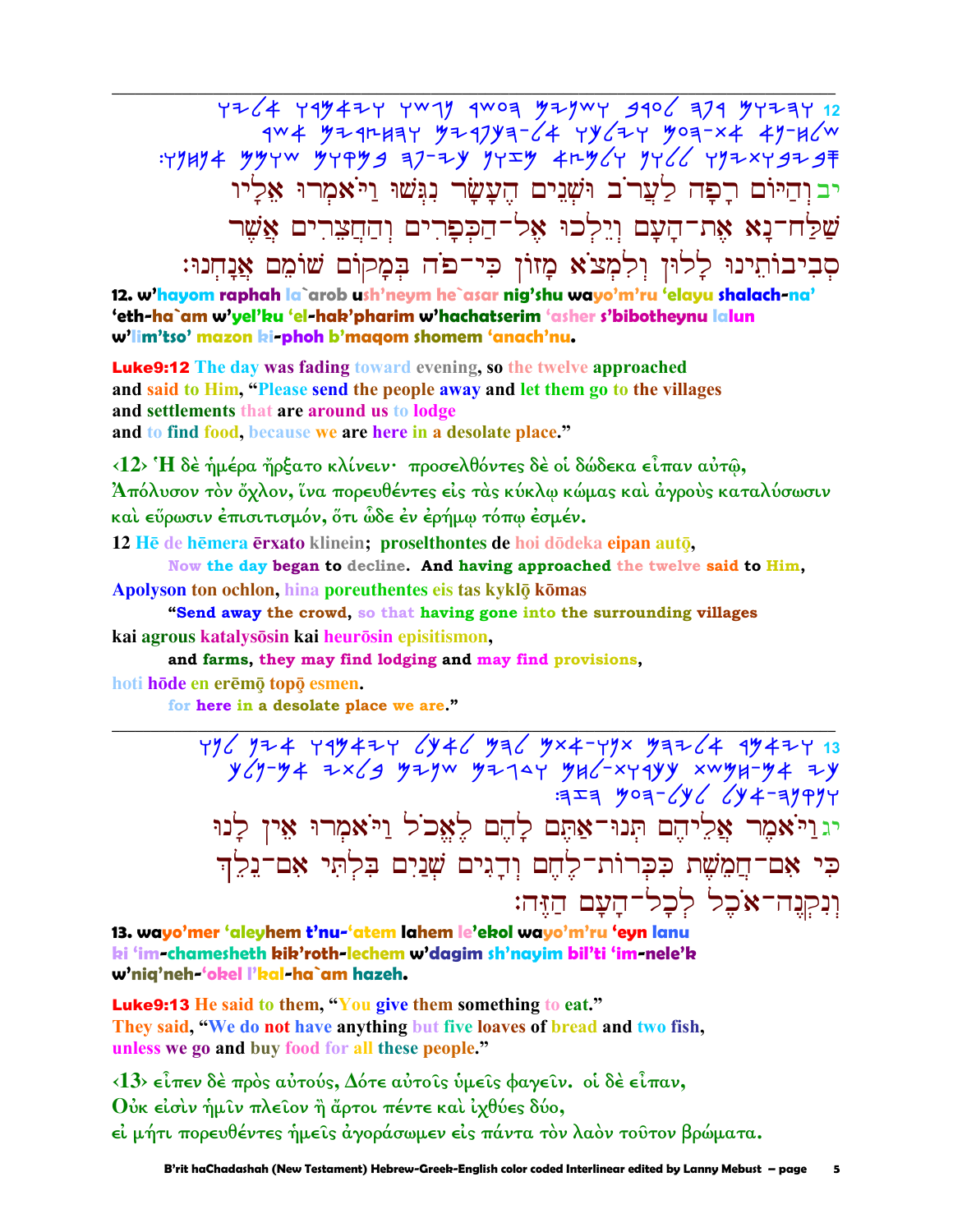13 eipen de pros autous, Dote autois hymeis phagein, hoi de eipan,

And He said to them, "Give to them yourselves something to eat." But they said, Ouk eisin hēmin pleion ē artoi pente kai ichthues duo,

"There are not to us more than five loaves and two fish,

ei mēti poreuthentes hēmeis agorasomen eis panta ton laon touton bromata.

unless having gone, we may buy for all the people this food."

 $Y7247$   $X-74$   $4$   $4$   $472$   $Y$   $X-7$   $X-7$   $X-7$   $X-7$   $X-7$   $X-7$   $X-7$   $X-7$   $X-7$   $X-7$   $X-7$   $X-7$   $X-7$   $X-7$   $X-7$   $X-7$   $X-7$   $X-7$   $X-7$   $X-7$   $X-7$   $X-7$   $X-7$   $X-7$   $X-7$   $X-7$   $X-7$   $X-7$   $X-7$   $X-7$   $X-7$   $X$ :XH4A A4YWA WZ4 YZWYH XY4YW XY4YW YX4 Y9ZWYA ידכי הַיוּ כַּחֲמֵשֶׁת אַלְפִי־אִישׁ וַיֹּאמֶר אָל־תַּלְמִידָיו הוֹשִׁיבוּ אֹתָם שוּרוֹת שוּרוֹת חֲמַשִּׁים אָישׁ הַשׁוּרַה הַאֲחַת:

14, ki hayu kachamesheth 'al'phey-'ish wayo'mer 'el-tal'midayu hoshibu 'otham shuroth shuroth chamishim 'ish hashurah ha'echath.

**Luke9:14** For there were about five thousand men. He said to His disciples, "Make them sit row by row, fifty men to a row."

<14> ήσαν γάρ ώσει άνδρες πεντακισχίλιοι. είπεν δέ προς τους μαθητάς αύτου, Κατακλίνατε αύτους κλισίας [ώσει] άνα πεντήκοντα.

14 esan gar hosei andres pentakischilioi. eipen de pros tous mathetas autou,

For there were about five thousand men. But said to His disciples,

Kataklinate autous klisias [hōsei] ana pentēkonta.

make lie down them in groups about five each.

טו וַיַּעֲשׂוֹ־כֵן וַיּוֹשִׁיבוּ אֶת־כַלַּם:

#### 15. waya`aso-ken wayoshibu 'eth-kulam.

**Luke9:15** They did so, and had them all.

 $\langle 15 \rangle$  και έποίησαν ούτως και κατέκλιναν άπαντας.

15 kai epoiēsan houtōs kai kateklinan hapantas.

And they did so and all reclined.

 $7243$   $743$   $749$   $744$   $742$   $749$   $749$   $749$   $742$   $749$   $749$   $76$ טזרַיִּקַח אֶת־חֲמָשֶׁת כִּכְרוֹת הַלֵּחֵם וְאָת־שָׁנֵי הַדֵּגִים וַיִּשָׂא עִינָיו הַשָּׁמַיְמָה וַיִּבְרֵךְ עֲלִיהֵם וַיִּפְרֹס וַיִּתְּן לְתַלְמִידֵיו לַשׁוֹם לְפִנֵי הַעֲם:

16. wayiqach 'eth-chamesheth kik'roth halechem w'eth-sh'ney hadagim wayisa' `eynayu hashamay'mah way'bare'k `aleyhem wayiph'ros wayiten l'thal'midayu lasom liph'ney ha`am.

**Luke9:16** He took the five loaves of bread and the two fish, and He lifted his eyes toward the heavens, He blessed over them, and broke them,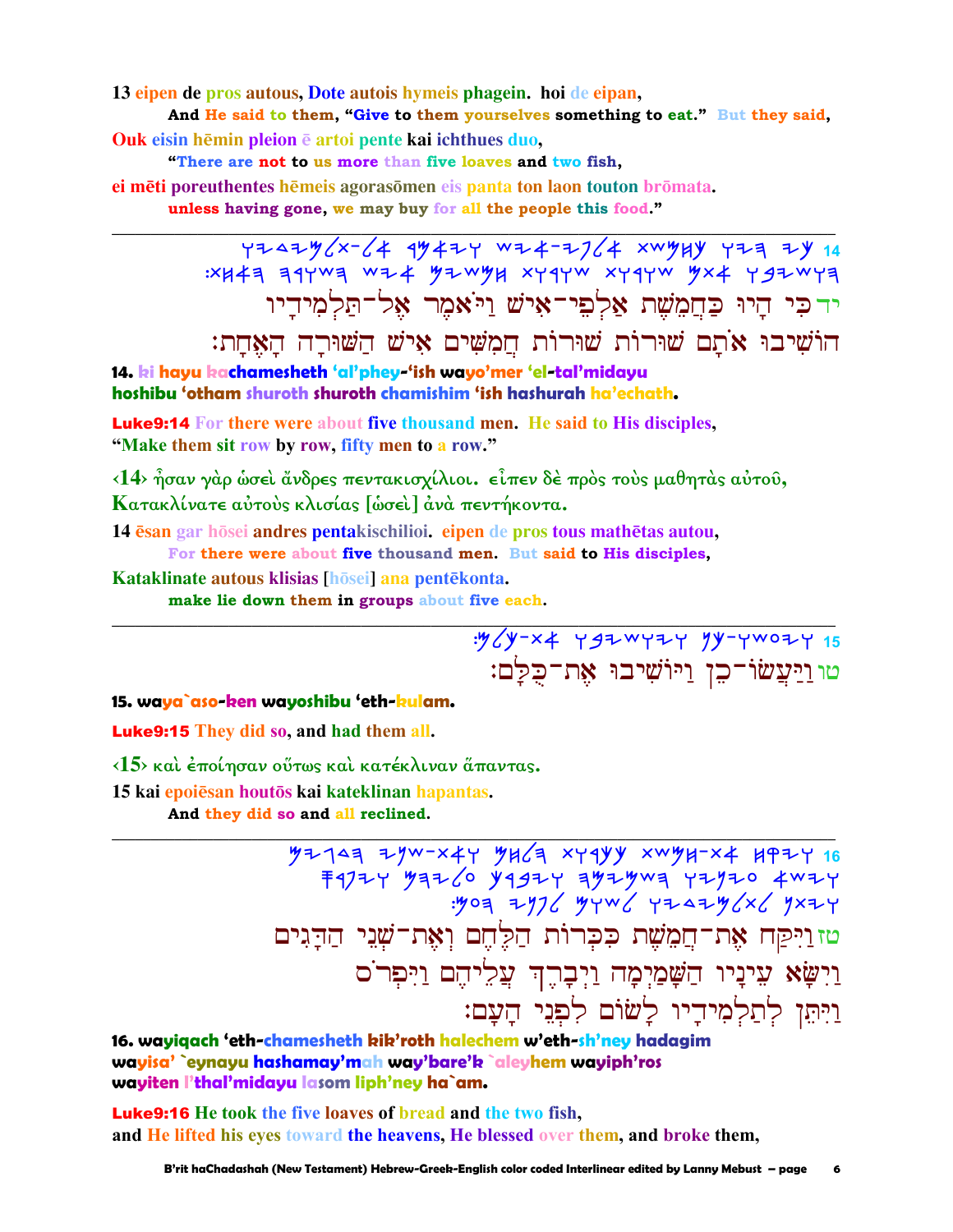and gave them to his disciples to place before the people.

<16> λαβών δέ τούς πέντε άρτους και τους δύο ιχθύας αναβλέψας εις τον ουρανον εὐλόγησεν αὐτοὺς καὶ κατέκλασεν καὶ ἐδίδου τοῖς μαθηταῖς παραθεῖναι τῷ ὄχλῳ. 16 labon de tous pente artous kai tous duo ichthuas anablepsas

And having taken the five loaves and the two fish and having looked up eis ton ouranon eulogēsen autous kai kateklasen

to the heavens He blessed them and broke them

kai edidou tois mathētais paratheinai tō ochlō.

and was giving them to the disciples to set before the crowd.

YO SWIY M (Y) Y (Y4IY 17 : ツマ  $\sqrt{f}$  qwo ツマリw キ ン ツヨ ン ツマ qxrym ツマ xrxym-yy r 4wマ r יזויאכלו כלם וישבעו

וַיִּשְׂאוּ מִן־הַפְּתוֹתִים הַנּוֹתָרִים לָהֶם מְלֹא שָׁנִים עַשַׂר סַלִּים:

17. wayo'k'lu kulam wayis'ba`u wayis'u min-hap'thothim hanotharim lahem m'lo' sh'neym `asar salim.

**Luke9:17 All of them ate and were satisfied,** and they picked up twelve full baskets of the leftover pieces by them.

 $\langle 17 \rangle$  και έφαγον και έγορτάσθησαν πάντες,

και ήρθη το περισσεύσαν αύτοις κλασμάτων κόφινοι δώδεκα.

17 kai ephagon kai echortasthesan pantes, kai erthe

And they ate and all were satisfied, and was picked up to perisseusan autois klasmatōn kophinoi dōdeka.

the things having been left over by them, of fragments baskets twelve.

 $772496x$   $7764$   $77747$   $7996$   $617xy$   $479$   $79747$   $18$ <br> $774 - 79$   $76$   $97494 - 79$   $909$   $9799$   $994$   $9946$   $994$   $64$   $94$ יח<u>ו</u>יְהִי הוּא מִתְפַּלֵל לִבַהוֹ וַיֵּאֲסִפוּ אֲלַיו תַּלִמִידִיו וַיִּשְׁאַל אֹתָם לֵאמֹר הֲמוֹן הָעָם מָה־אֹמְרִים לִי מִי־אָנִי:

18. way'hi hu' mith'palel l'bado waye'as'phu 'elayu tal'midayu wayish'al 'otham le'mor hamon ha`am mah-'om'rim li mi-'ani.

**Luke9:18** And it came to pass as He was praying alone, his disciples were gathered with Him. He asked them, saving, "What does the crowd of the people say of Me? Who are I?"

<18> Και έγένετο έν τω είναι αύτον προσευχόμενον κατά μόνας συνήσαν αύτω οί μαθηταί, και έπηρώτησεν αύτους λέγων, Τίνα με λέγουσιν οι όχλοι είναι;

18 Kai egeneto en tō einai auton proseuchomenon kata monas

And it came about while He is praying alone,

svnēsan autō hoi mathētai, kai epērōtēsen autous legōn,

were with Him the disciples, and he questioned them saying,

Tina me legousin hoi ochloi einai?

"Whom Me declare do the crowds to be?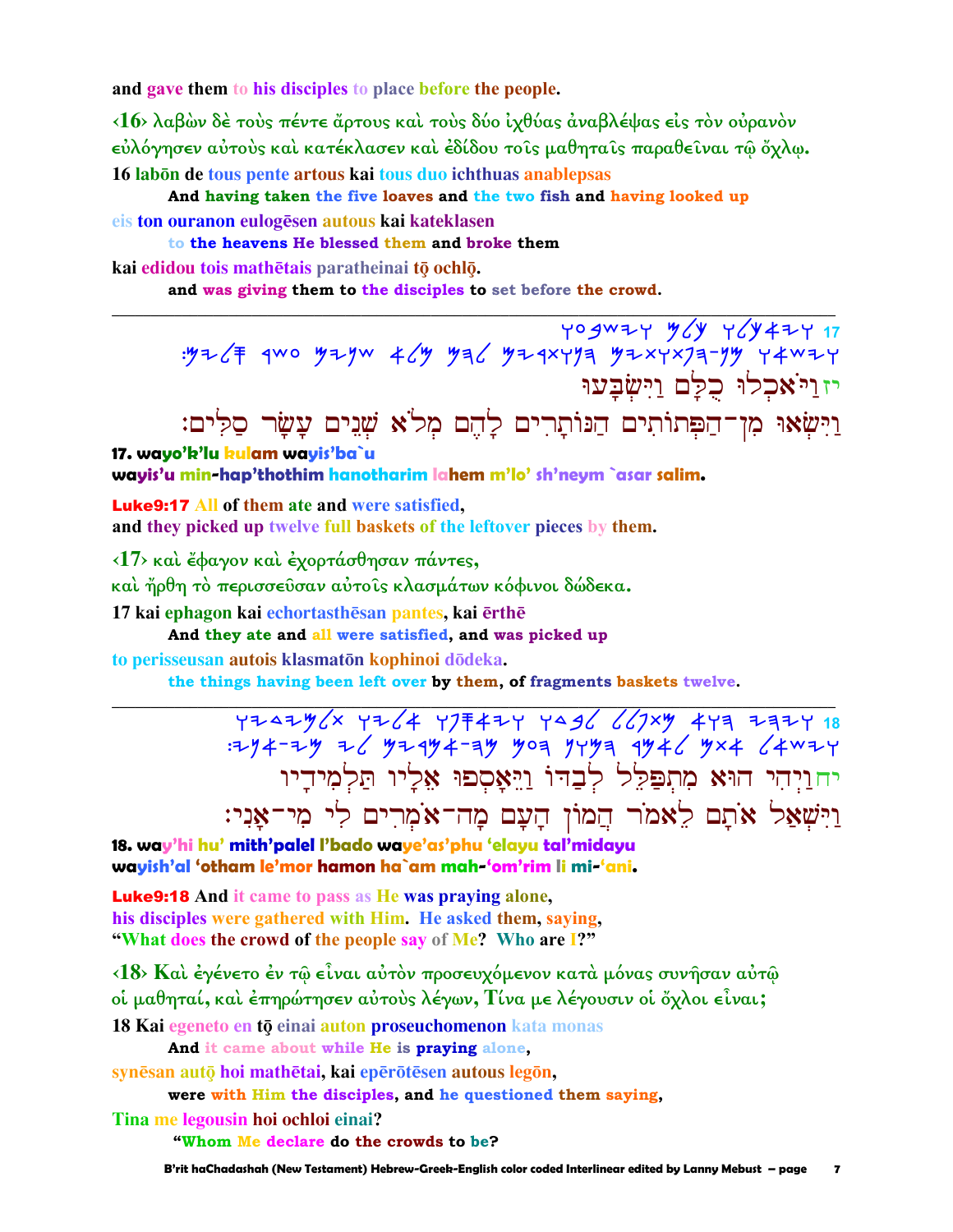Y3Z (4 52454 WZY (23053 774732 745427 77027 19 : 52945494 52442 544-744 444 4449 54444 544444 יט וַיַּעֲנוּ וַיֹּאמְרוּ יָהוּחָנָן הַמַּטְבִיל וְיֵשׁ אֹמִרִים אַלְיַּהוּ וַאֲחֵרִים אֹמִרִים קָם נָבִיא אָחָד מִן־הַנִּבִיאִים הַקַּדְמוֹנִים:

19. waya`anu wayo'm'ru Yahuchanan haMat'bil w'yesh 'om'rim 'EliYahu wa'acherim 'om'rim gam nabi' 'echad min-han'bi'im hagad'monim.

**Luke9:19** They answered and said, "Yahuchanan the Immerser; but some say EliYahu and others say that one of the prophets has arisen from among the ancient prophets."

(19) οι δέ αποκριθέντες είπαν, Ιωάννην τον βαπτιστήν, άλλοι δε Ήλίαν,

άλλοι δέ ότι προφήτης τις των άρχαίων άνέστη.

19 hoi de apokrithentes eipan. Iōannēn ton baptistēn, alloi de Ēlian.

And having answered they said, "John the Baptist, but others Elijah,

alloi de hoti prophetes tis ton archaion aneste.

and others that a certain prophet of the ancients rose again."

כוי אמר אליהם ואתם מה־תאמרו לי מי־אני וַיַּעַן פֵּטְרוֹס וַיֹּאמֶר מִשִׁיחַ הַאֱלֹהִים אַתַּה:

20. wayo'mer 'aleyhem w'atem mah-to'm'ru li mi-'ani waya`an Pet'ros wayo'mer Mashiyach ha'Elohim 'atah.

Luke9:20 He said to them, "But as for you, what do you say that I am?" Petros (Kepha) answered and said, "You are Mashiyach of the Elohim."

 $\langle 20 \rangle$  είπεν δέ αύτοις, Τμεις δέ τίνα με λέγετε είναι;

Πέτρος δέ άποκριθείς είπεν, Τον Χριστον του θεου.

20 eipen de autois, Hymeis de tina me legete einai?

And He said to them, "and you whom do you declare Me to be?"

Petros de apokritheis eipen, Ton Christon tou theou.

And Peter having answered said, "the Messiah of the Elohim."

 $777$  3 4943-X4 WZ46 4273 ZX696 37224 39 4203 4737 21 כאוהוא העיד בם ויצום לבלתי הגיד לאיש את־הדבר הזה: 21. w'hu' he`id bam way'tsauem l'bil'ti hagid l'ish 'eth-hadabar hazeh.

Luke9:21 He charged them and commanded them not to tell this word to anyone.

<21> Ό δέ έπιτιμήσας αύτοις παρήγγειλεν μηδενί λέγειν τούτο

21 Ho de epitimesas autois pareggeilen medeni legein touto.

And having warned them He gave orders to tell no one this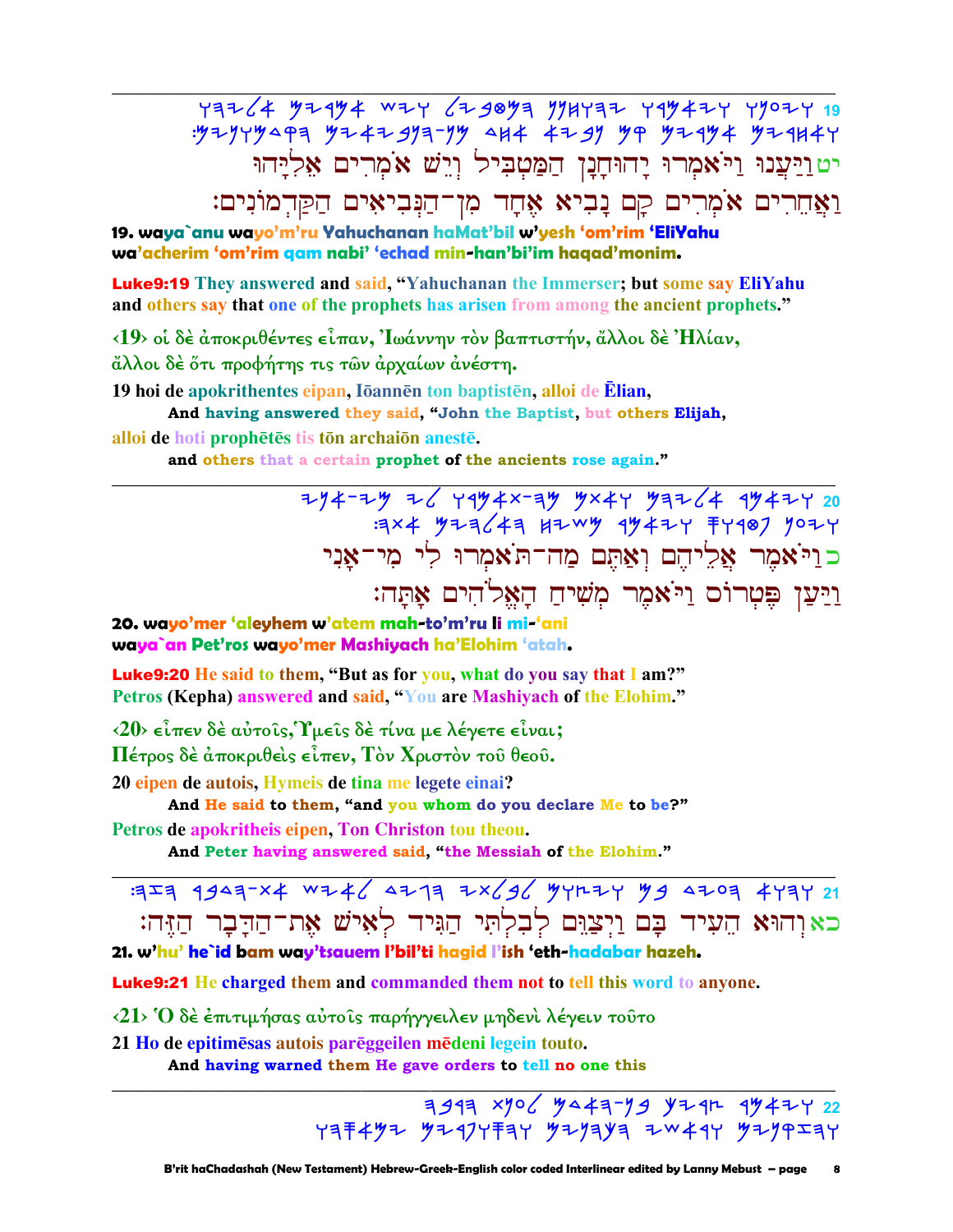$:$  "YP+ Wyp zwz (Wz YY+ SY 1932Y בבני<sup>:</sup>אמר צָרִיךְ בֶּן־הָאָדָם לֵעָנֹת הַרִבֵּה וְהַזִּּקִנִים וְרַאֹשֵׁי הַכ<sup>ּ'</sup>הֲנִים וְהַסּוֹפְרִים יִמְאַסְהוּ וְיֵהָרֶג וּבַיּוֹם הַשָּׁלְיֹשִׁי קוֹם יָקוּם:

**22. wayo'mar tsari'k Ben-ha'Adam le`anoth har'beh w'haz'qenim w'ra'shey hakohanim w'hasoph'rim yim'asuhu w'yehareg ubayom hash'lishi qom yaqum.**

Luke9:22 **He said, "The Son of Man must endure to suffer much, and the elders and chief priests and scribes shall reject Him. He shall bee killed but he shall surely rise on the third day."** 

**‹22› εἰπὼν ὅτι ∆εῖ τὸν υἱὸν τοῦ ἀνθρώπου πολλὰ παθεῖν καὶ ἀποδοκιµασθῆναι ἀπὸ τῶν πρεσβυτέρων καὶ ἀρχιερέων καὶ γραµµατέων καὶ ἀποκτανθῆναι καὶ τῇ τρίτῃ ἡµέρᾳ ἐγερθῆναι. 22 eipon hoti Dei** ton huion tou anthropou polla pathein **having said, "It is necessary for the Son of Man to suffer much**

**kai apodokimasthēnai apo tōn presbyterōn kai archiereōn** 

 **and to be rejected by the elders and chief priests** kai grammateōn kai apoktanthēnai kai tē tritē hēmera egerthēnai.  **and scribes and to be killed and on the third day to be raised."** 

YWJYS WHYZ Z9H4 XY66 HJHZ-ZY WZ4 9Y4 Y6Y-64Y 23 : 144 Y C AY YY 2 Y Y YY C A 2 X X YY כגואָל־כִּלַם אַמַר אִישׁ כִּי־יַחִפּיֹץ לַלֶכֶת אַחֲרֵי יִכְחֵשׁ בִּנַפִשׁוֹ וְנַשֵׂא אֶת־צִלוּבוֹ יוֹם יוֹם וְהַלֵּךְ אָחֲרֵי:

**\_\_\_\_\_\_\_\_\_\_\_\_\_\_\_\_\_\_\_\_\_\_\_\_\_\_\_\_\_\_\_\_\_\_\_\_\_\_\_\_\_\_\_\_\_\_\_\_\_\_\_\_\_\_\_\_\_\_\_\_\_\_\_\_\_\_\_\_\_\_\_\_\_\_\_\_\_\_\_\_\_\_\_\_\_\_\_\_\_\_\_\_\_**

**23. w'el-kulam 'amar 'ish ki-yach'pots laleketh 'acharay y'kachesh b'naph'sho w'nasa' 'eth-ts'lubo yom yom w'hala'k 'acharay.**

Luke9:23 **He said to all of them, "If anyone desires to follow Me, disown his life, and carry his crucifixion daily and follow Me."** 

**‹23› Ἔλεγεν δὲ πρὸς πάντας, Εἴ τις θέλει ὀπίσω µου ἔρχεσθαι, ἀρνησάσθω ἑαυτὸν καὶ ἀράτω τὸν σταυρὸν αὐτοῦ καθ' ἡµέραν καὶ ἀκολουθείτω µοι. 23 Elegen de pros pantas, Ei tis thelei opis mou erchesthai,** 

 **And He was saying to all "If anyone wishes after Me to come.** 

**arnēsasthō heauton kai aratō ton stauron autou kath' hēmeran kai akoloutheitō moi. Let him deny himself and lift up his cross daily and let him follow Me."** 

**\_\_\_\_\_\_\_\_\_\_\_\_\_\_\_\_\_\_\_\_\_\_\_\_\_\_\_\_\_\_\_\_\_\_\_\_\_\_\_\_\_\_\_\_\_\_\_\_\_\_\_\_\_\_\_\_\_\_\_\_\_\_\_\_\_\_\_\_\_\_\_\_\_\_\_\_\_\_\_\_\_\_\_\_\_\_\_\_\_\_\_\_\_**

**TYYY TWIY ag4x TWIY-X4 62H36 HIH3 7Y 24**  $:4y$   $(7+7+7+7)$   $(100y)$   $(100y-x+7)$   $(100y-x+7)$ בד כִּי הֵחֲפֵץ לְהַצִּיל אֶת־נַפְשׁוֹ תֹאַבַד נַפְשׁוֹ מִמֵּנּוּ :†יהַמאַבֶּד אָת־נַפְשׁוֹ לְמַעֲנִי הוּא יַצִּילֶנַה

**24. ki hechaphets l'hatsil 'eth-naph'sho to'bad naph'sho mimenu w'ham'abed 'eth-naph'sho l'ma`ani hu' yatsilenah.**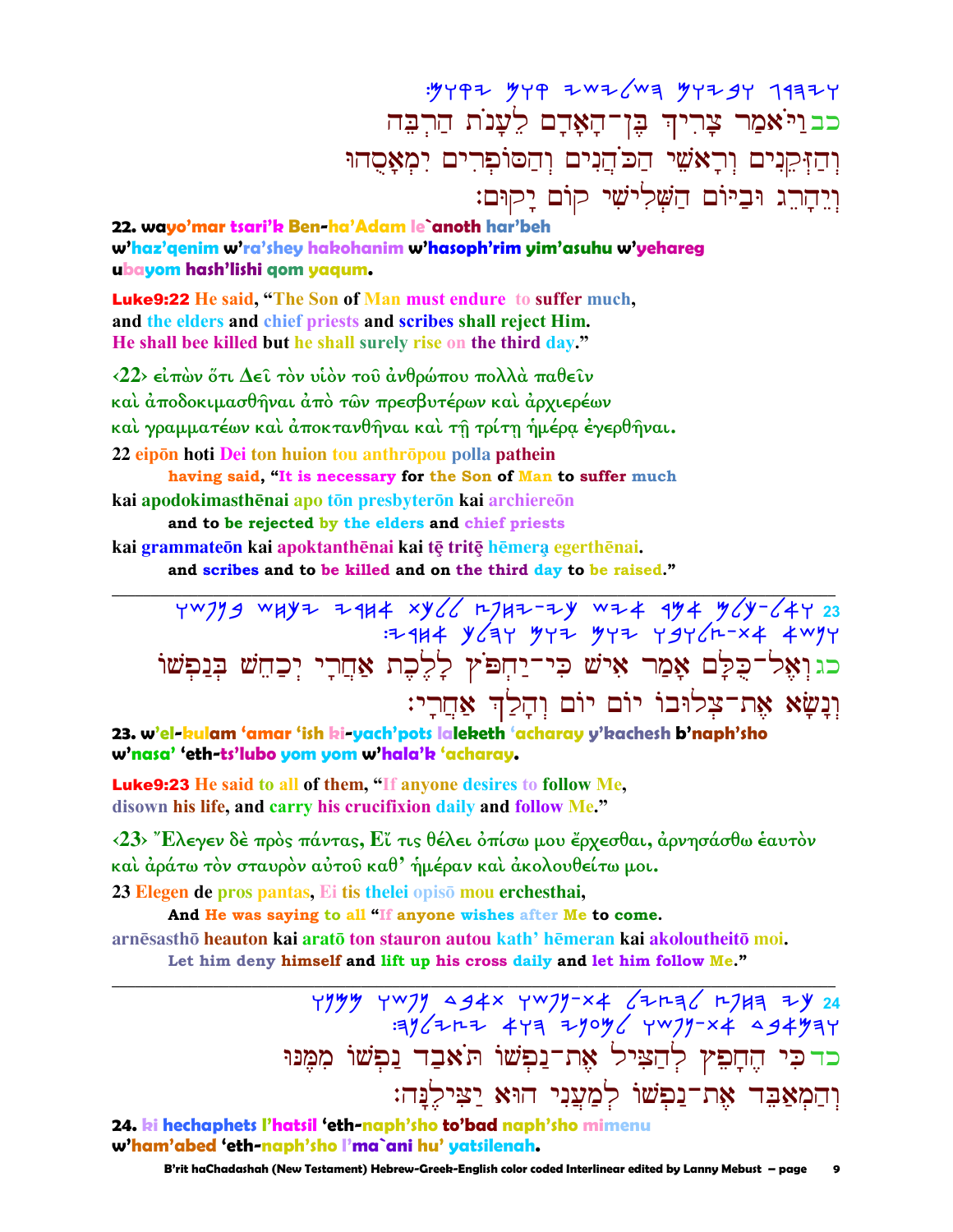**Luke9:24** "For the one who desires to save his life, his life shall be lost from him. but the one who loses his life for My sake and he shall rescue it."

<24> δς γάρ ἂν θέλη την ψυχήν αύτου σώσαι άπολέσει αυτήν· δς δ' αν απολέση την ψυχήν αύτου ένεκεν έμου ούτος σώσει αυτήν. 24 hos gar an thele ten psychen autou sosai apolesei auten;

"For whoever wishes his life to save shall lose it.

hos d'an apolese ten psychen autou heneken emou houtos sosei auten. But whoever loses his life on account of Me, this one shall save it."

> $y$   $/y$   $09 - 1$   $x + 3$   $y + 1$   $y - 4$   $z - 1$   $y - 1$   $y - 25$  $Y^{W}$ //-x4 x2HWay 4944 כהכי מה־יוֹעִיל הָאָדָם שֶׁיִּקְנֶה אֵת כָּל־הָעוֹלָם וְאָבַד וְהִשְׁחִית אֶת־נַפִּשׁוֹ:

### 25. ki mah-yo`il ha'adam sheyiq'neh 'eth kal-ha`olam w'ibad w'hish'chith 'eth-naph'sho.

Luke9:25 "For what shall a man benefit if he acquires the whole world, but his life is lost and destroved?"

<25> τί γάρ ώφελείται άνθρωπος κερδήσας τον κόσμον όλον έαυτον δέ άπολέσας ή ζημιωθείς;

25 ti gar öpheleitai anthröpos kerdēsas ton kosmon holon

"For what profits a man having gained the whole world,

heauton de apolesas e zemiotheis?

but himself having lost or having forfeited?"

 $7/14$   $1/2$  +  $29$   $29$  +  $1/4$  +  $28$  +  $1/4$  +  $29$  +  $29$  +  $29$  +  $29$  +  $29$  +  $29$  +  $29$  +  $29$  +  $29$  +  $29$  +  $29$  +  $29$  +  $29$  +  $29$  +  $29$  +  $29$  +  $29$  +  $29$  +  $29$  +  $29$  +  $29$  +  $29$  +  $29$  +  $29$  +  $29$ 747774 7474 7486 748779 7444 7494 7494 7494<br>78494 744 748 7444 7444 7444 כוכי הָאִישׁ אֲשֶׁר הָיִיתִי אֲנִי וּדִבָרֵי לוֹ לְחֵרְפַּה הוּא יִהְיֶה לְחֶרְפָּה לְבֶן־הָאָרָם כַּאֲשֶׁר יָבֹא בִּכְבוֹדוֹ וּבִכְבוֹד הַאֲב וְהַמַּלְאֲכִים הַקִּדוֹשִׁים:

26. ki ha'ish 'asher hayithi 'ani ud'baray lo l'cher'pah hu' yih'yeh l'cher'pah l'Benha'Adam ka'asher yabo' bik'bodo ubik'bod ha'Ab w'hamal'akim haq'doshim.

**Luke9:26** "For anyone, that I and My words are a disgrace to him, he shall be a disgrace to the Son of Man when He comes in His glory and the glory of the Father and of the holy messengers."

<26> δς γάρ ἂν έπαισχυνθή με και τους έμους λόγους, τούτον ο υίος του άνθρώπου έπαισχυνθήσεται, όταν έλθη έν τη δόξη αύτου καί του πατρός καί των άγίων άγγέλων. 26 hos gar an epaischynthe me kai tous emous logous,

"For whoever is ashamed of Me and My words,

touton ho huios tou anthropou epaischynthesetai,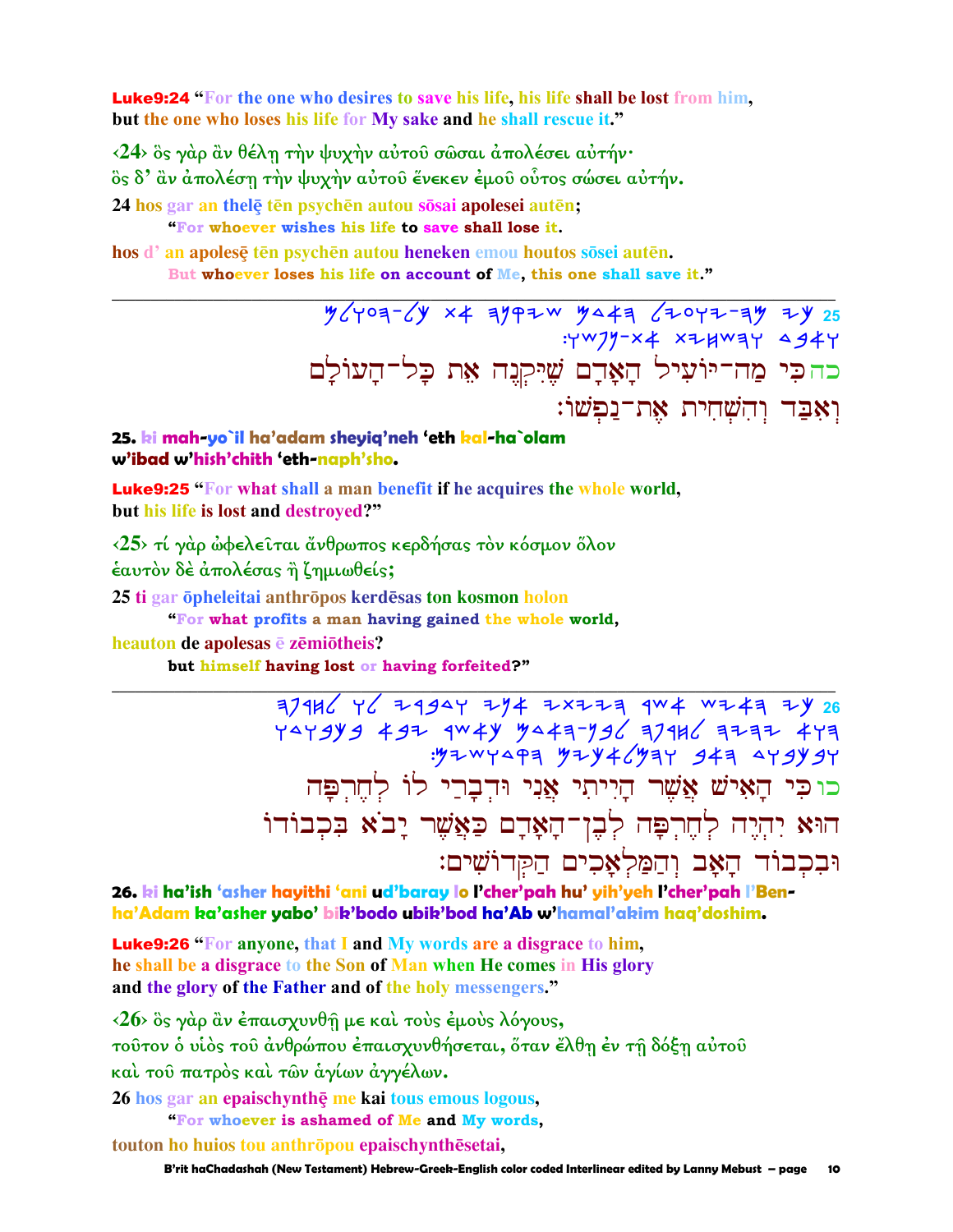this one the Son of Man shall be ashamed of. hotan elthē en tē doxē autou kai tou patros kai tōn hagiōn aggelōn. when He comes in His glory and of the Father and the holy angels."

> כזוּבְאָמֶת אֲנִי אֹמֶר לַבֶם יֵשׁ מִן־הַעֹמְדִים פֹּה אֲשֶׁר לֹא־יִטְעֲמוּ מֲוֶת עַד כִּי־יִרְאוּ אֶת־מַלְכוּת הַאֱלֹהִים:

27. ube'emeth 'ani 'omer lakem yesh min-ha`om'dim poh 'asher lo'-yit'`amu maweth `ad ki-yir'u 'eth-mal'kuth ha'Elohim.

**Luke9:27** "By truth I say to you, there are some of those standing here who shall not taste death until they see the kingdom of the Elohim."

<27> λέγω δε ύμιν άληθώς, είσίν τινες των αύτου έστηκότων οϊ ού μή γεύσωνται θανάτου έως ἂν ἴδωσιν τήν βασιλείαν τοῦ θεοῦ. 27 legō de hymin alethos, eisin tines tōn autou hestekotōn

But I say to you truly, there are some of the ones here having stood hoi ou mē geusōntai thanatou heōs an idōsin tēn basileian tou theou.

who shall be by no means taste death until they see the kingdom of the Elohim.

YZ 4 HPIY 3643 YI1943 ZHA YIYI 379WY I3IY 28<br>YW 667×36 133-4 627 9P02-x4Y YYHY3I-x4Y 77987-x4 כחויהי כשמנה ימים אחרי ההברים האלה וַיִּקַח אֵלָיו אֶת־פִּטְרוֹס וְאֶת־יָהוּחָנָן וְאִת־יַעֲקֹב ויעל אל־ההר להתפלל שם:

28. way'hi kish'monah yamim 'acharey had'barim ha'eleh wayiqach 'elayu 'eth-Pet'ros w'eth-Yahuchanan w'eth-Ya`aqob waya`al 'el-hahar l'hith'palel sham.

**Luke9:28** And it came to pass about eight days after these sayings, He took Petros (Kepha) and Yahuchanan and Yaaqob, and went up on the mountain to pray there.

<28> Έγένετο δέ μετά τους λόγους τούτους ώσει ημέραι όκτώ [και ] παραλαβών Πέτρον και 'Ιωάννην και 'Ιάκωβον ανέβη είς το όρος προσεύξασθαι. 28 Egeneto de meta tous logous toutous hosei hemerai okto [kai] paralabon Petron

And it came about after these words about eight days and having taken Peter kai Iōannēn kai lakōbon anebē eis to oros proseuxasthai.

and John and James He went up to the mountain to pray.

: 924934 12963 4WY964 4217 41xW24 4667x39 2324 23 כט וַיְהִי בְּהִתְפַּלֲלוֹ וַיִּשְׁתַּנּוּ פָנֵיו וּלְבוּשׁוֹ הִלְבִין וְהִבְרִיק: 29. way'hi b'hith'palalo wayish'tanu phanayu ul'busho hil'bin w'hib'riq.

**Luke9:29** And it came to pass as He prayed, His face was changed, and His clothing became white and flashed.

B'rit haChadashah (New Testament) Hebrew-Greek-English color coded Interlinear edited by Lanny Mebust - page 11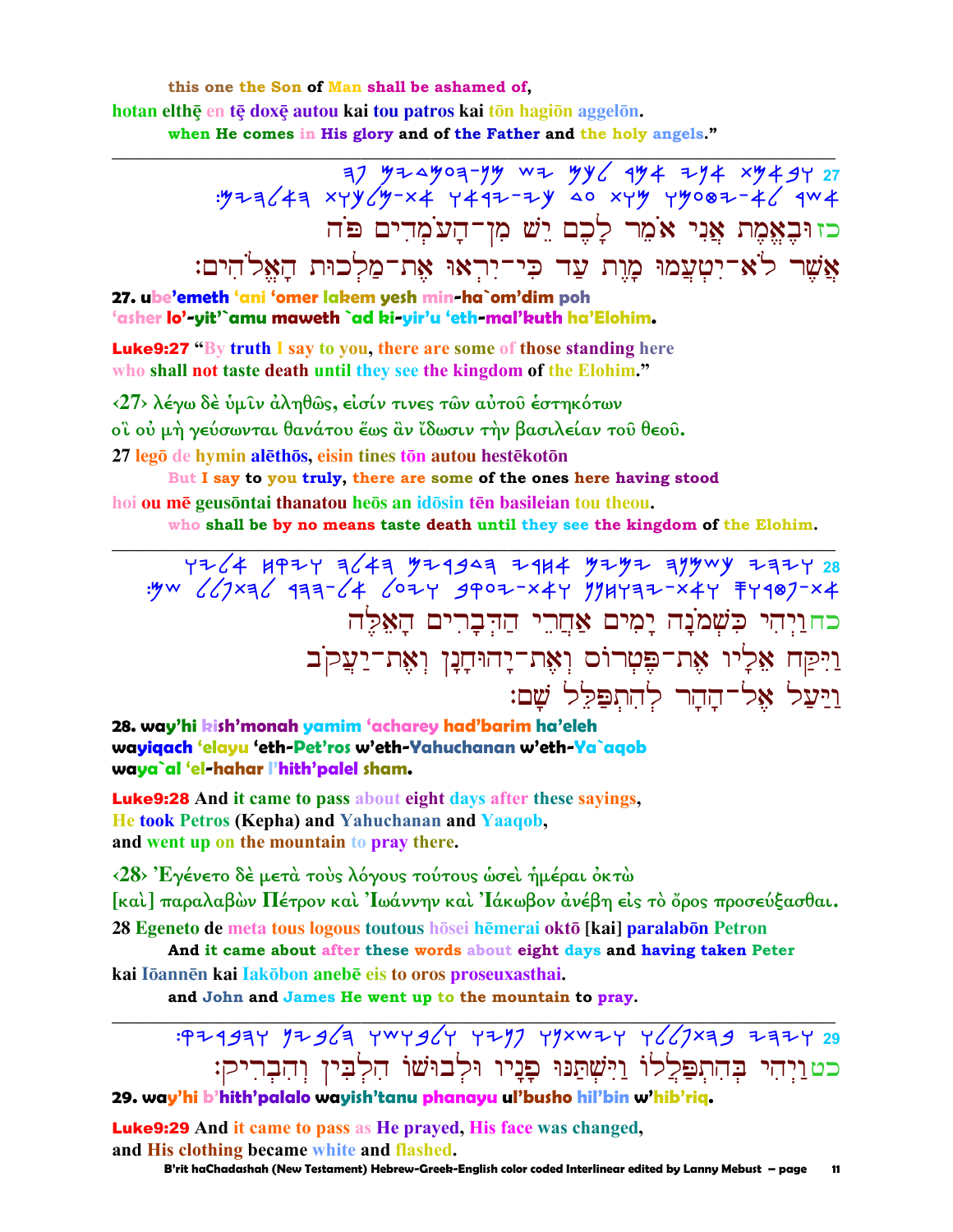<29> και έγένετο έν τω προσεύχεσθαι αυτόν το είδος του προσώπου αυτου έτερον και ο ίματισμός αύτου λευκός έξαστράπτων.

29 kai egeneto en tō proseuchesthai auton to eidos tou prosōpou autou

And it came about that while He prays, the appearance of His face become heteron kai ho himatismos autou leukos exastraptōn.

different and His clothing became dazzling white.

 $7732/47$  awy  $7x4$  yz 4949 yz wy + zyw ayay 30 לוהנה שני אנשים מדברים אתו משה ואליהו:

30. w'hinneh sh'ney 'anashim midab'rim 'ito Mosheh w'EliYahu.

**Luke9:30** Behold, two men were speaking with Him: Mosheh and EliYahu,

 $\langle 30 \rangle$  και ίδου άνδρες δύο συνελάλουν αύτ $\hat{\omega}$ , οΐτινες ήσαν Μωϋσής και 'Ηλίας,

30 kai idou andres duo synelaloun autō, hoitines ēsan Mōusēs kai Ēlias,

And behold two men were conversing with Him, who were Moses and Elijah,

 $Y^{\times}$  +  $944 - X4$   $Y^{\Delta}$  +  $19Y$   $Y^{\Delta}$  +  $9Y$   $9$  +  $49'$   $107$   $31$ : y / w y q z = 9 3 y + / y z q w + לא הַמַּה נִרְאוּ בִּכְבוֹדָם וְהִגִּידוּ אָת־אַחֲרִיתוֹ אֲשֶׁר יִמַקִּ'אָנַּה בִיִרוּשָׁלַם:

31. hemah nir'u bik'bodam w'higidu 'eth-'acharitho 'asher y'mal'enah biYrushalam.

**Luke9:31** Then they appeared in their glory and told of His end which would be fulflled at Yerushalam.

<31> οϊ όφθέντες έν δόξη έλεγον την έξοδον αύτου,

ην ήμελλεν πληρούν έν Ίερουσαλήμ.

31 hoi ophthentes en doxe elegon ten exodon autou,

who having appeared in glory were speaking of His exodus,

hēn ēmellen plēroun en Ierousalēm.

which He was about to fulfill in Jerusalem.

74794-24 74437 74242 42444 74244 7444 7444<br>744-44 7444 7444 7446 7446 לב וּפֵטְרוֹם וַאֲשֶׁר אָתוֹ נִרְדָמִים וַיָּקִיצוּ וַיִּרְאוּ אֶת־כְּבוֹדוֹ וְאֶת־שָׁנִי הָאֲנָשִׁים הָעֹמְדִים עָלַיו:

32. uPhet'ros wa'asher 'ito nir'damim wayagitsu wayir'u 'eth-k'bodo w'eth-sh'ney ha'anashim ha`om'dim `alayu.

**Luke9:32** Petros (Kepha) and those that were with him were in deep sleep Then awoke, and they saw His glory and the two men who were standing with Him.

 $\langle 32 \rangle$  δ δέ Πέτρος και οι συν αύτω ήσαν βεβαρημένοι ύπνω· διαγρηγορήσαντες δέ εἶδον τὴν δόξαν αὐτοῦ καὶ τοὺς δύο ἄνδρας τοὺς συνεστῶτας αὐτῷ.

32 ho de Petros kai hoi syn auto esan bebaremenoi hypno;

But Peter and the ones with him had been weighed down with sleep, B'rit haChadashah (New Testament) Hebrew-Greek-English color coded Interlinear edited by Lanny Mebust – page  $12$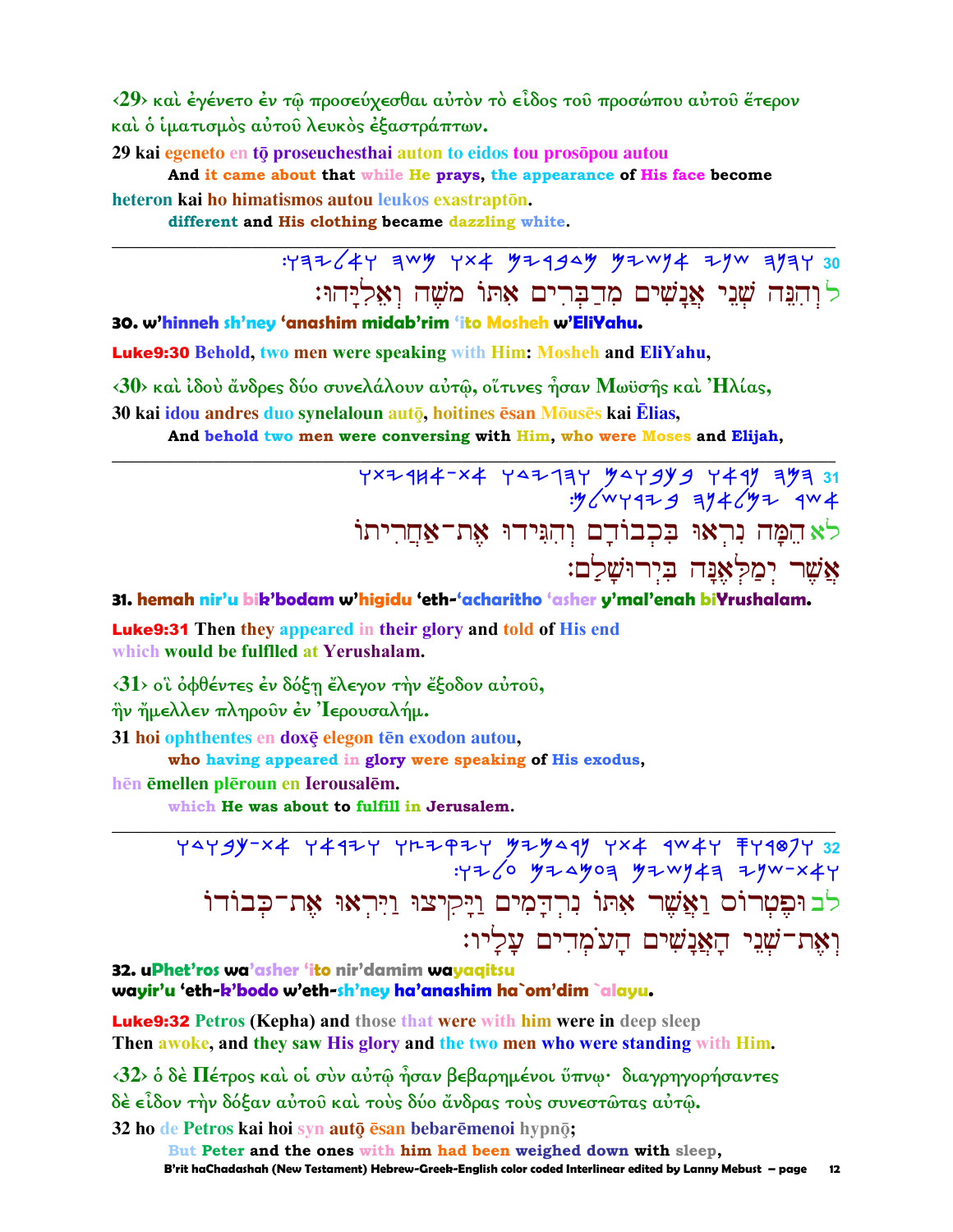diagrēgorēsantes de eidon tēn doxan autou

and having awakened fully they say his glory

kai tous duo andras tous synestōtas autō.

and the two men the ones having stood with Him.

 $7479 000797-64 7799 99477 7909 994799 777733$   $79479$   $796$   $796$   $79747$   $796$   $79747$   $796$   $79747$   $799479$   $799477$   $799477$   $799477$   $799477$   $799477$   $799477$   $799477$   $799477$   $799477$   $799477$   $799477$   $799477$ לגויהי כהפרדם מעמו ויאמר פטרוס אל־יהושע מורה טוֹב לַנוּ לְהִיוֹת פֹּה נַעֲשֶׂה־נַא שָׁלֹשׁ סָכּוֹת לְדְ אַחַת וּלְמֹשֶׁה אֲחֲת וּלְאֶלְיַּהוּ אֲחַת וְלֹא יַדֵע מַה־הִבֵּר:

33. way'hi k'hipar'dam me`imo wayo'mer Pet'ros 'el-Yahushuà Moreh tob lanu lih'yoth poh na`aseh-na' shalsh Sukkoth l'ak 'achath ul'Mosheh 'achath ul'EliYahu 'achath w'lo' yada` mah-diber.

**Luke9:33** And it came to pass as they were parting from Him, Kepha said to  $\text{OW44}\},$ "Teacher, it is good for us to be here! Let us make three tabernacles: one for You, and one for Mosheh, and one for EliYahu", but he did not know what he was saying.

 $\langle 33 \rangle$  και έγένετο έν τω διαχωρίζεσθαι αύτους άπ' αύτου είπεν ο Πέτρος πρός τον Ήησουν, Έπιστάτα, καλόν έστιν ήμας ώδε είναι, και ποιήσωμεν σκηνάς τρείς, μίαν σοι και μίαν Μωϋσει και μίαν Ήλία, μή είδως ο λέγει.

33 kai egeneto en tō diachōrizesthai autous ap' autou eipen ho Petros pros ton Iēsoun, And it came about that while they parted from Him said Peter to Yahushua,

Epistata, kalon estin hēmas hōde einai, kai poiesōmen skēnas treis, mian soi "Master, it is good for us to be here. Let us make three tents. One for you

kai mian Mōusei kai mian Ēlia, mē eidōs ho legei.

and one for Moses and one for Elijah, not having known what he said."

 $\frac{1}{2}$   $\frac{1}{2}$   $\frac{1}{2}$   $\frac{1}{2}$   $\frac{1}{2}$   $\frac{1}{2}$   $\frac{1}{2}$   $\frac{1}{2}$   $\frac{1}{2}$   $\frac{1}{2}$   $\frac{1}{2}$   $\frac{1}{2}$   $\frac{1}{2}$   $\frac{1}{2}$   $\frac{1}{2}$   $\frac{1}{2}$   $\frac{1}{2}$   $\frac{1}{2}$   $\frac{1}{2}$   $\frac{1}{2}$   $\frac{1}{2}$   $\frac{1}{2}$  לר עוֹד הוּא מִדַבֵּר כָּזֹאת וְהִנֵּה עָנָן סֹכֵךְ עֲלֵיהֵם וּכִבוֹאָם בְּתוֹךְ הֶעֲנָן וַיֶּחֱרָדוּ:

34. od hu' m'daber kazo'th w'hinneh `anan soke'k `aleyhem uk'bo'am b'tho'k he`anan wavecheradu.

**Luke9:34** He was still speaking like this, and behold, a cloud covered them, and when they came into the midst of the cloud, they trembled.

<34> ταῦτα δέ αὐτοῦ λέγοντος ἐγένετο νεφέλη καὶ ἐπεσκίαζεν αὐτούς· έφοβήθησαν δέ έν τω είσελθείν αύτους είς την νεφέλην.

34 tauta de autou legontos egeneto nephelē kai epeskiazen autous;

And while these things Him saying, a cloud came and was overshadowing them.

ephobēthēsan de en tō eiselthein autous eis tēn nephelēn. And they were afraid while they entered into the cloud.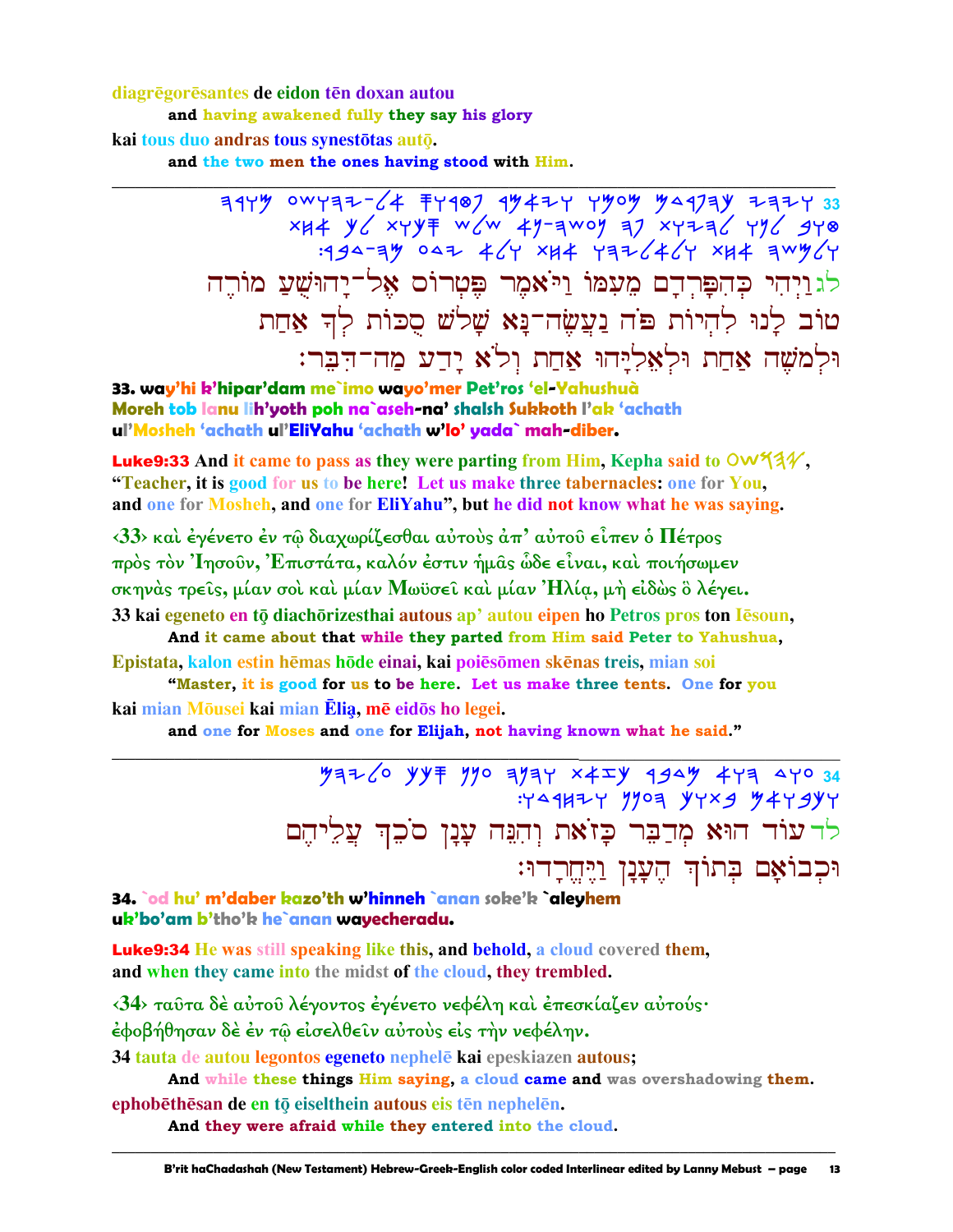: yyoywx yz (4 ZAZAZ ZYS- 3I 494 YYO 3-YY (YP 3YAY 35 להוְהִבֵּה קוֹל מְן־הֵעֲנָן אֹמֵר זֶה־בִּנִי יִהִיהִי אֵלְיו תִּשְׁמָעוּן:

35. w'hinneh qol min-he`anan 'omer zeh-b'ni y'didi 'elayu tish'ma`un.

**Luke9:35** And, behold, a voice from the cloud, said, "This is My Son, My beloved one, listen to Him!"

<35> και φωνή έγένετο έκ της νεφέλης λέγουσα, Ούτός έστιν ο υίός μου ο έκλελεγμένος, αύτου άκούετε.

35 kai phōnē egeneto ek tēs nephelēs legousa,

And a voice came from the cloud saying,

Houtos estin ho huios mou ho eklelegmenos, autou akouete.

this is My Son, the one having been chosen, listen to Him.

 $\frac{1}{12}$  BE YEEW YO FPY YASU JEYWO SEPY YANG SEPY YE THE FROW THE YARDER לו וּבְהִשַּׁמַע הַקּוֹל נִמְצָא יַהוּשָׁעַ לִבְדּוֹ וְהֵמַּה הֵחֵשׁוּ וְלֹא־הִגִּידוּ דַבָר לְאִישׁ בַּיַּמִים הַהֵם מִכֹּל אֲשֶׁר רַאוּ:

36. ub'hishama` hagol nim'tsa' Yahushuà l'bado w'hemah hecheshu w'lo'-higidu dabar l'ish bayamim hahem mikol 'asher ra'u.

**Luke9:36** When the voice was heard,  $\frac{OW44}{\sqrt{3}}$  was found alone. They were silent, and did not tell a word to any ne in those days about all which they had seen.

<36> και έν τω γενέσθαι την φωνην ευρέθη 'Iησους μόνος, και αύτοι έσίγησαν καὶ οὐδενὶ ἀπήγγειλαν ἐν ἐκείναις ταῖς ἡμέραις οὐδὲν ὧν ἑώρακαν.

36 kai en tō genesthai tēn phōnēn heurethē lēsous monos.

And when became silent the voice, was found Yahushua alone kai autoi esigēsan kai oudeni apēggeilan

and they were silent and to no one reported

en ekeinais tais hēmerais ouden hōn heōrakan.

in those days anything of what they have seen.



37. way'hi mimacharath b'rid'tam min-hahar wayetse' `am-rab liq'ra'tho.

**Luke9:37** And it came to pass on the next day, when they went down from the mountain, a large group of the people came out to greet Him.

<37> Έγένετο δε τη εξης ημέρα κατελθόντων αυτών

άπὸ τοῦ ὄρους συνήντησεν αὐτῷ ὄχλος πολύς.

37 Egeneto de tē hexēs hēmera katelthontōn autōn

And it came about on the following day having come down them

apo tou orous synentesen auto ochlos polys.

from the mountain met Him a large crowd.

 $747\%$  474  $4\%$   $4\%$   $90$   $90$   $9\%$   $4\%$   $8\%$   $1\%$   $1\%$   $1\%$   $1\%$   $1\%$   $1\%$   $1\%$   $1\%$   $1\%$   $1\%$   $1\%$   $1\%$   $1\%$   $1\%$   $1\%$   $1\$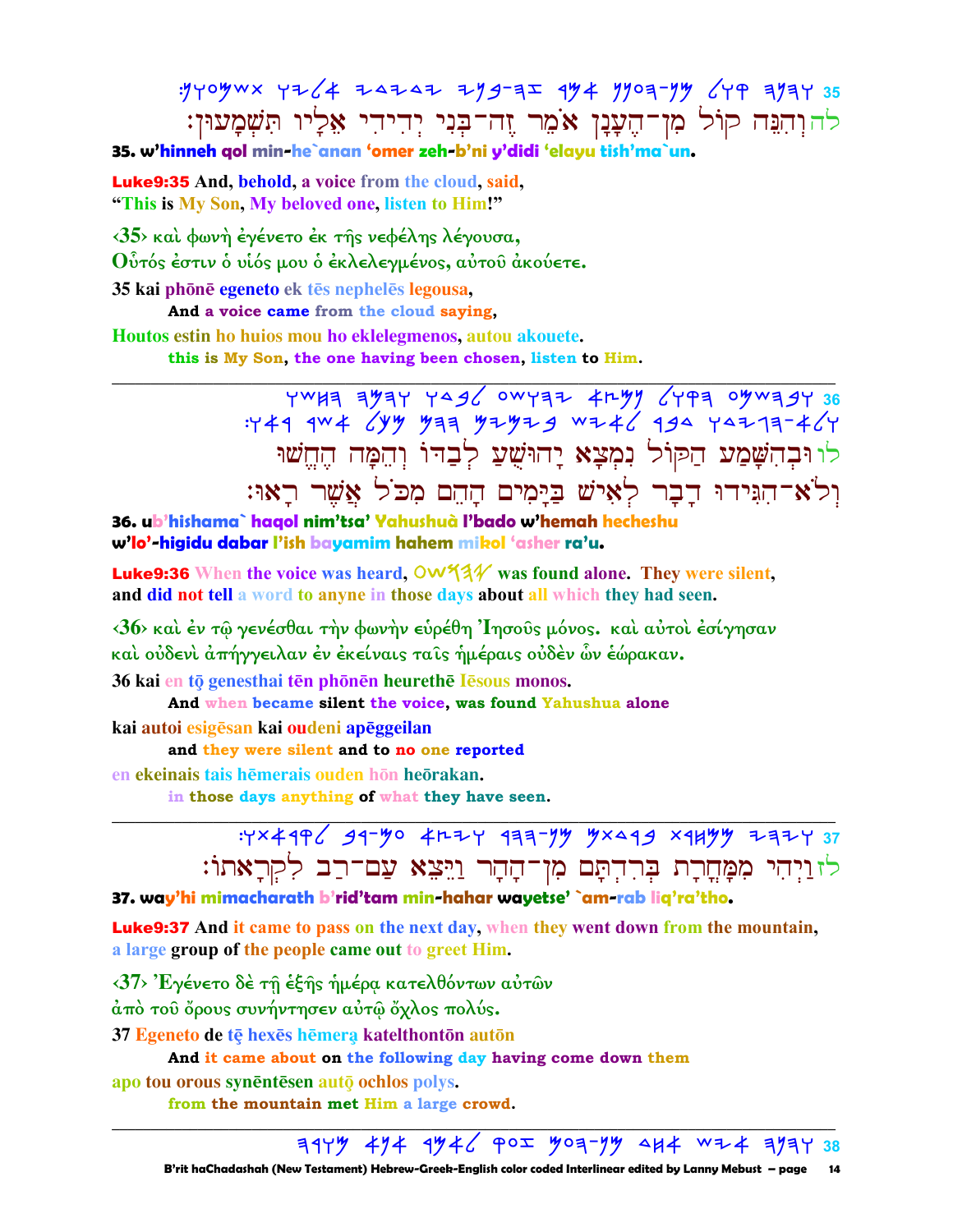汉 443 4242 24 299-64 49-397 לחוְהִבֵּה אִישׁ אֶחָד מִן־הָעָם זֹעֵק לֵאמֹר אַנַּא מוֹרֵה פִּנְה־נַא אָל־בּני כּי יַחיד הוּא לי:

38. w'hinneh 'ish 'echad min-ha`am zo`eg le'mor 'ana' Moreh p'neh-na' 'el-b'ni ki vachid hu'li.

**Luke9:38** And, behold, a certain man among the people was crying out, saying, "Please, Teacher, please turn to my son, for he is my only child."

 $\langle 38 \rangle$  και ίδου άνηρ άπο του όχλου έβόησεν λέγων, Διδάσκαλε, δέομαί σου έπιβλέψαι έπὶ τὸν υἱόν μου, ὅτι μονογενής μοί ἐστιν, 38 kai idou anēr apo tou ochlou eboēsen legōn,

### And behold a man from the crowd cried out saying,

Didaskale, deomai sou epiblepsai epi ton huion mou, hoti monogenes moi estin,

"Teacher, I beg you to look at my son, for an only child to me he is."

 $H+Y4$  4 4444  $Y4X$   $P0+Y4Y$  444 444 444 444 444 444 444  $Y \times 4$  4  $Y \times 7$   $Y \times 9$   $Y \times 6$   $Y \times 7$   $Y \times 7$   $Y \times 8$   $Y \times 1$   $Y \times 1$   $Y \times 1$   $Y \times 1$   $Y \times 1$   $Y \times 1$   $Y \times 1$   $Y \times 1$   $Y \times 1$   $Y \times 1$   $Y \times 1$   $Y \times 1$   $Y \times 1$   $Y \times 1$   $Y \times 1$   $Y \times 1$   $Y \times 1$   $Y \times 1$   $Y \times 1$   $Y \times 1$   $Y \$ לטוָהְנֶה כִּי אֲחַז בּוֹ רוּחַ הוּא מְצַעֵק פִּתְאֹם וְהָרוּחַ מִרוֹצֵץ אֹתוֹ בְּהוֹרִיד רִירוֹ וּמַקִשָּׁה לָסוּר מִמְּנּוּ וִידַכֵּא אֹתוֹ:

39. w'hinneh ki 'achaz bo ruach hu' m'tsa`eq pith'om w'haruach m'rotsets 'otho b'horid riro umaa'sheh lasur mimenu widake' 'otho.

**Luke9:39** See that a spirit has gripped him! He cries out suddenly, and the spirit crushes him and makes his saliva run down. It resists departing from him and it oppresses him.

<39> και ίδου πνεύμα λαμβάνει αύτον και έξαίφνης κράζει και σπαράσσει αύτον μετὰ ἀφροῦ καὶ μόγις ἀποχωρεῖ ἀπ' αὐτοῦ συντρῖβον αὐτόν·

39 kai idou pneuma lambanei auton kai exaiphnēs krazei

And behold a spirit seizes him and suddenly cries out

kai sparassei auton meta aphrou

and throws into a convulsion him with foam at the mouth

kai mogis apochōrei ap' autou syntribon auton;

and hardly departs from him and it mauls him.

:Y (YZ 4 GY YW97 GYZAZY (XY WP 94Y 40 מואַבְקֵשׁ מִתַּלְמִידֵיךְ לְנֵרֵשׁוֹ וְלֹא יַכֹלוּ:

### 40. wa'abaqesh mital'mideyak l'garasho w'lo' yakolu.

**Luke9:40** I ased Your disciples to drive it out, and they were not able.

<40> καὶ ἐδεήθην τῶν μαθητῶν σου ἵνα ἐκβάλωσιν αὐτό, καὶ οὐκ ἠδυνήθησαν.

40 kai edekēthēn tōn mathētōn sou hina ekbalōsin auto, kai ouk ēdynēthēsan.

And I begged Your disciples that they might cast out it, and they were not able.

### $\frac{1}{2}$  x  $\frac{1}{2}$   $\frac{1}{2}$   $\frac{1}{2}$   $\frac{1}{2}$   $\frac{1}{2}$   $\frac{1}{2}$   $\frac{1}{2}$   $\frac{1}{2}$   $\frac{1}{2}$   $\frac{1}{2}$   $\frac{1}{2}$   $\frac{1}{2}$   $\frac{1}{2}$   $\frac{1}{2}$   $\frac{1}{2}$   $\frac{1}{2}$   $\frac{1}{2}$   $\frac{1}{2}$   $\frac{1}{2}$   $\frac{1}{2}$   $\frac{1}{2}$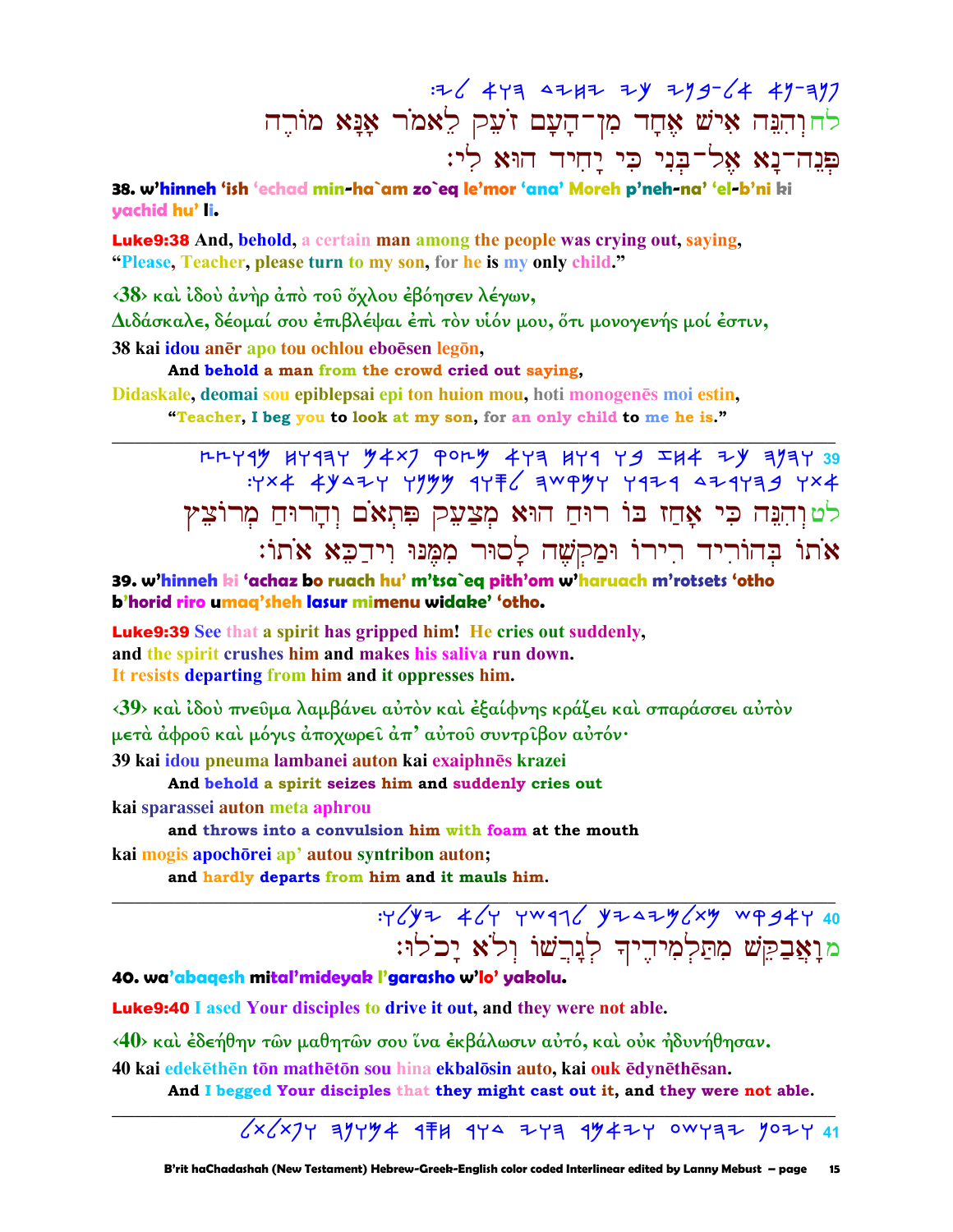:373 Y79-X4 493 YYX4 4W4Y YYYO 3Z34 ZXY-△0 מא וַיַּעַן יָהוּשָׁעַ וַיֹּ**א**מַר הוֹי דוֹר חֲסַר אֵמוּנַה וּפִתַלְתֹּל עַד־מַתַי אֲהָיֵה עִמַּכֵם וְאֵשָׂא אֶתְכֶם הָבֶא אֶת־בִּנְךָ הֵנָּה:

41. waya`an Yahushuà wayo'mar hoy dor chasar 'emunah uph'thal'tol `ad-mathay 'eh'yeh `imakem w'esa' 'eth'kem habe' 'eth-bin'ak henah.

**Luke9:41** OW $44\%$  answered and said, "Alas, crooked generation that lacks faith! How long shall I be with you and bear with you? Bring your son here."

 $\langle 41 \rangle$  άποκριθείς δέ ο Ίησους είπεν,  $\Omega$  γενεά άπιστος και διεστραμμένη, έως πότε έσομαι πρός ύμας και ανέξομαι ύμων; προσάγαγε ώδε τον υίόν σου. 41 apokritheis de ho Iesous eipen, O genea apistos

And having answered Yahushua said, O unbelieving generation

kai diestrammenē, heos pote esomai pros hymas

and having been depraved until when shall be with you

kai anexomai hymōn? prosagage hōde ton huion sou.

and shall I put up with you? Bring here your son.

 $Y377747$  AW3  $Y67734796$  32193 44 2324 42 : 42946 7392 44 47424 47424 4903 4749 407 047327 מבוַיִהִי אַדְ הִקְרִיב לָבוֹא הִפִּילוֹ הַשָּׁד וַיִרוֹצֲצֵהוּ

וְיָהוּשֻׁעַ גָּעַר בְּרוּחַ הַטָּמֵא וַיִרַפִּא אֶת־הַנַּעַר וַיִּשִׁיבִהוּ לִאַבִיו: 42. way'hi 'a'k hia'rib labo' hipilo hashed way'rotsatseehu

w'Yahushuà ga`ar baruach hatame' way'rape' 'eon tth-hana`ar way'shibehu l'abiu.

**Luke9:42** And it came to pass he was just on the brink of arrival when the demon battered, and crushed him.  $\mathsf{OWXAY}$  reprimanded the impure spirit, and healed the boy and gave him back to his father.

<42> έτι δέ προσερχομένου αύτου έρρηξεν αύτον το δαιμόνιον καὶ συνεσπάραξεν· ἐπετίμησεν δὲ ὁ Ἰησοῦς τῶ πνεύματι τῶ ἀκαθάρτω καὶ ἰάσατο τὸν παῖδα καὶ ἀπέδωκεν αὐτὸν τῶ πατρὶ αὐτοῦ.

42 eti de proserchomenou autou errēxen auton to daimonion Now still approaching him, threw down him the demon

kai synesparaxen; epetimēsen de ho lēsous tō pneumati tō akathartō and convulsed him rebuked and Yahushua the spirit unclean

kai jasato ton paida kai apedōken auton tō patri autou.

and healed the child and he returned him to his father.

מגוַיִּשְׁתּוֹמֲמוּ כֻלַּם עַל־גִּדְלַת הָאֵלֹהִים וַיִהִי בִּתַמְהַם כִּלַּם עֲל־כֹל אֱשֶׁר עֲשַׂה וַיֹּאמֶר יַהוּשָׁעַ אָל־תַּלְמִידֵיו:

43. wayish'tomamu kulam `al-g'dulath ha'Elohim way'hi b'tham'ham kulam `al-kol 'asher `asah wayo'mer Yahushuà 'el-tal'midavu.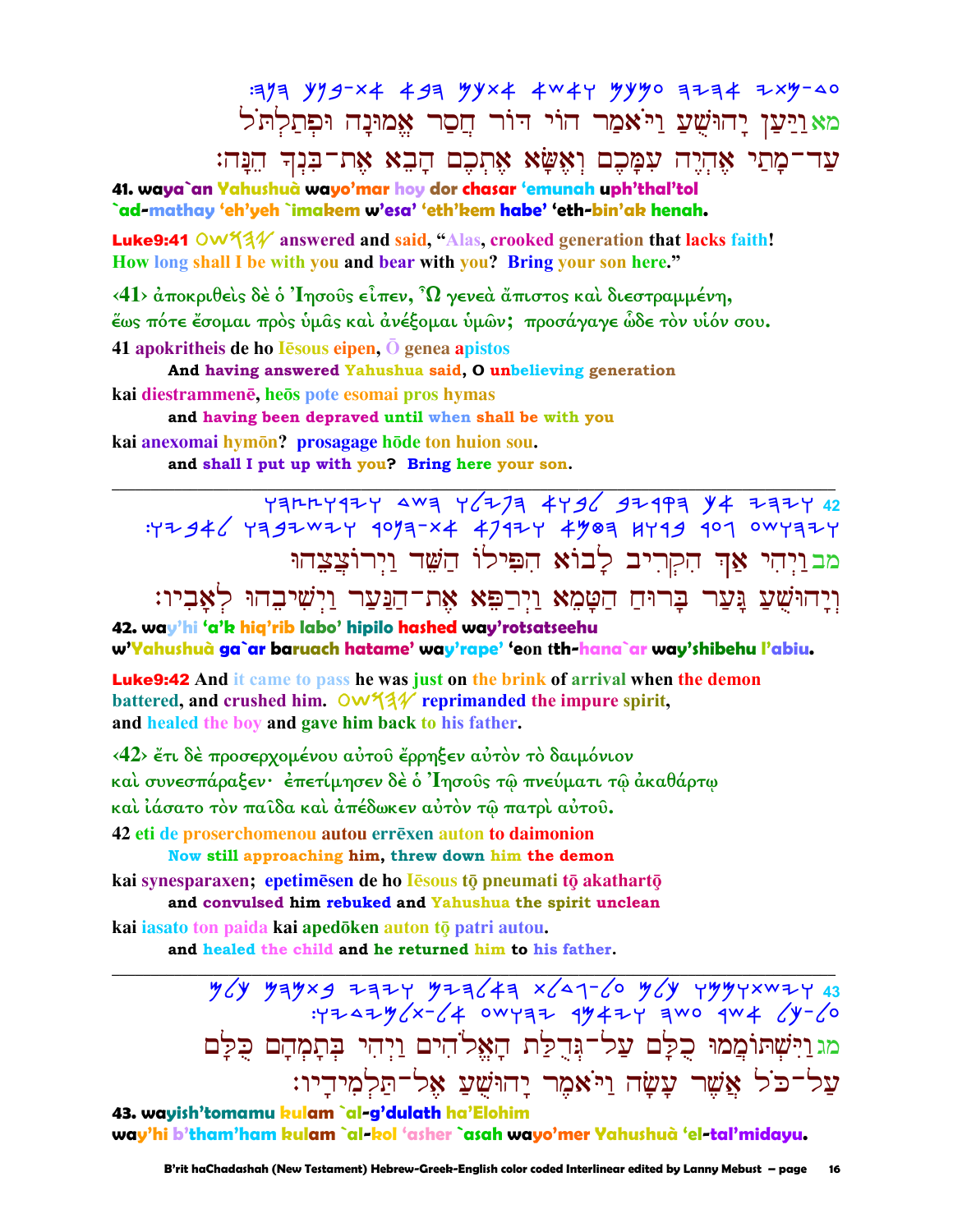**Luke9:43 All of them was astounded over the greatness of the Elohim.** And it came to pass while all of them was amazed about all that He had done,  $\overline{OW\overline{Q}}$  said to His disciples,

<43> έξεπλήσσοντο δέ πάντες έπι τη μεγαλειότητι του θεου.

Πάντων δέ θαυμαζόντων έπι πασιν οίς έποίει είπεν προς τους μαθητάς αυτου, 43 exeplessonto de pantes epi te megaleioteti tou theou.

And were amazed all at the greatness of the Elohim.

Pantōn de thaumazontōn epi pasin hois epoiei eipen pros tous mathētas autou, And while all marveling at everything which he was doing he said to His disciples.

> = = 3643 4x4 44343-x4 44 44544 44<br>- 344-34 4544 4544 4544 444-444 4444 מד שימוּ אַתֵּם בְאָזְנֵיכֶם אֶת־הַדְּבָרִים הַאָּלֶה כִּי עֲתִיד בֵּן־הָאֲדָם לְהִמָּסֵר בִּידֵי בְנֵי־אָדָם:

44. simu 'atem b'az'neykem 'eth-had'barim ha'eleh ki `athid Ben-ha'Adam l'himaser bidey b'ney-'adam.

**Luke9:44 "Place these words in your ears!** 

For the Son of Man to shall be ultimately handed into the hands of the sons of men."

<44> Θέσθε ύμεις είς τα ώτα ύμων τους λόγους τούτους·

δ γάρ υίδς του άνθρώπου μέλλει παραδίδοσθαι είς χειρας άνθρώπων.

44 Thesthe hymeis eis ta ōta hymōn tous logous toutous;

"Establish you in your ears these words.

ho gar huios tou anthropou mellei paradidosthai eis cheiras anthropon.

For the Son of Man is about to be delivered into the hands of men."

 $\frac{1}{2}$   $\frac{1}{2}$   $\frac{1}{2}$   $\frac{1}{2}$   $\frac{1}{2}$   $\frac{1}{2}$   $\frac{1}{2}$   $\frac{1}{2}$   $\frac{1}{2}$   $\frac{1}{2}$   $\frac{1}{2}$   $\frac{1}{2}$   $\frac{1}{2}$   $\frac{1}{2}$   $\frac{1}{2}$   $\frac{1}{2}$   $\frac{1}{2}$   $\frac{1}{2}$   $\frac{1}{2}$   $\frac{1}{2}$   $\frac{1}{2}$   $\frac{1}{2}$   $777$  49494-6 4x4 4x4 444274 מהוְהֵמָה לֹא הֵבִינוּ אֶת־הַמַּאֲמָר הַזֶּה וַיִּהִי נִעִלַם מִדַּעִתַּם וייראו לשאל אתו על־המאמר הזה:

45. w'hemah lo' hebinu 'eth-hama'amar hazeh way'hi ne`'lam mida`'tam wayir'u lish'ol 'otho `al-hama'amar hazeh.

**Luke9:45** They did not understand this saying. It was concealed from their minds, and they were afraid to ask Him about this saying.

 $\langle 45 \rangle$  οί δέ ήγνόουν τὸ ρημα τούτο και ήν παρακεκαλυμμένον άπ' αυτών ίνα μή αΐσθωνται αύτό, και έφοβοῦντο έρωτῆσαι αὐτὸν περι τοῦ ρήματος τούτου. 45 hoi de egnooun to hrema touto kai en parakekalymmenon ap' auton

But they were not understanding this word and it had been hidden from them hina mē aisthōntai auto.

in order that they might not understand it,

kai ephobounto erōtēsai auton peri tou hrēmatos toutou.

and they were afraid to ask Him about this word.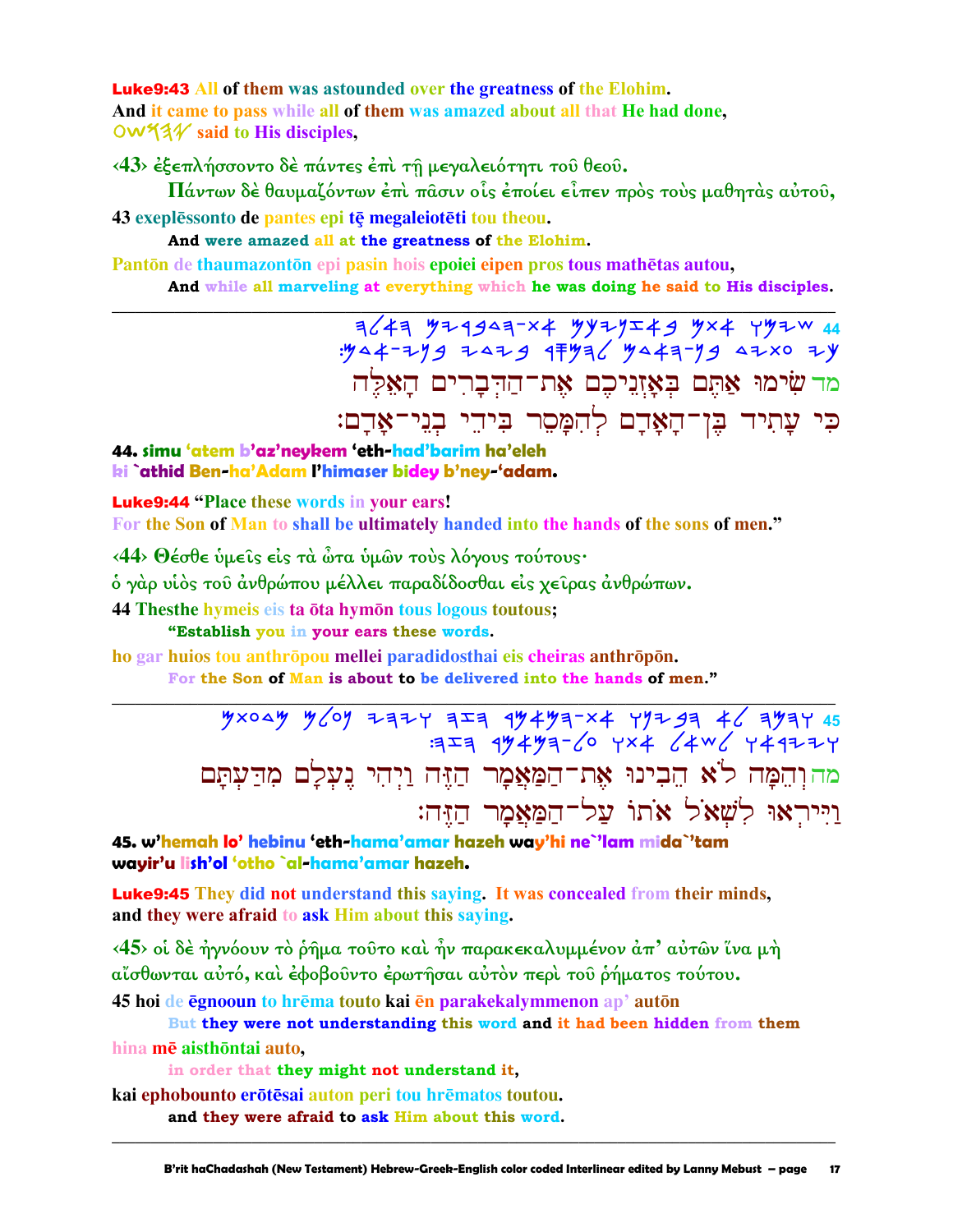## : 979 64477 74 94WH6 9996-60 6074 46 מו וַיַּעֲל עֲל־לִבָבָם לַחֲשׁוֹב מִי הַגֲדוֹל בַּהֵם:

#### 46. waya`al `al-l'babam lachashob mi hagadol bahem.

**Luke9:46** It arose in their hearts to figure out who was the greatest among them.

<46> Είσηλθεν δέ διαλογισμός έν αύτοις, τό τίς αν είη μείζων αύτων.

46 Eiselthen de dialogismos en autois, to tis an eie meizon auton.

Now arose an argument among them, who might be the greatest of them.

:Y/H4 Y347407Y 4/7 HP7Y 49/ x3WH4-X4 0WY37 047Y 47 <u>מזוּיִדְע יַהוּשָׁעַ אָת־מַחֲשֶׁבֶת לְבָם וַיִּקַח יֵלֵד וַיַּעֲמְידֵהוּ אָצְלוֹ:</u>

47. wayeda` Yahushuà 'eth-machashebeth libam wayiqach yeled waya`amidehu 'ets'lo.

**Luke9:47 OW 43** knew the thought of their hearts, so He took a child and had him stand with them.

<47> ὁ δὲ Ἰησοῦς εἰδὼς τὸν διαλογισμὸν τῆς καρδίας αὐτῶν, έπιλαβόμενος παιδίον έστησεν αύτὸ παρ' έαυτῷ 47 ho de lesous eidos ton dialogismon tes kardias auton,

And Yahushua having perceived the thought of their heart,

epilabomenos paidion estesen auto par' heauto

having taken a child stood him beside himself

 $473$  2xy4 2yw  $474$  4/23-x4  $499$  732/4 9742y 48  $774$ מחוליאמֶר אֲלִיהֶם הַמְקַבֵּל אֶת־הַיֶּלֶד הַזֶּה לְשָׁמִי אוֹתִי הוּא מִקַבִּל וְהַמְקַבִּל אוֹתִי הוּא מִקַבִּל אֶת אֲשֶׁר שִׁלַחֲנִי כִּי הַקַּטֹן בִּכְלִּכֶם הוּא יִהְיֵה הַנֵּדוֹל:

48. wayo'mer 'aleyhem ham'qabel 'eth-hayeled hazeh lish'mi 'othi hu' m'qabel w'ham'aabel 'othi hu' m'aabel 'eth 'asher sh'lachani ki haqaton b'kul'kem hu' yih'yeh hagadol.

**Luke9:48** and He said to them, "One receives this child in My name receives Me; and the one who receives Me receives the One who sent Me. For the least among all of you, the one should be greatest."

<48> και είπεν αύτοις, "Os έαν δέξηται τούτο το παιδίον έπι τω ονόματί μου, έμέ δέχεται· καί ὃς ἂν έμέ δέξηται, δέχεται τον αποστείλαντά με· ό γάρ μικρότερος έν πασιν ύμιν ύπάρχων οὗτός έστιν μέγας.

48 kai eipen autois. Hos ean dexetai touto to paidion epi tō onomati mou, eme dechetai;

and He said to them, "Whoever receives this child in My name, receive Me. kai hos an eme dexētai, dechetai ton aposteilanta me:

And whoever receives Me, receives the One having sent Me. ho gar mikroteros en pasin hymin hyparchōn houtos estin megas.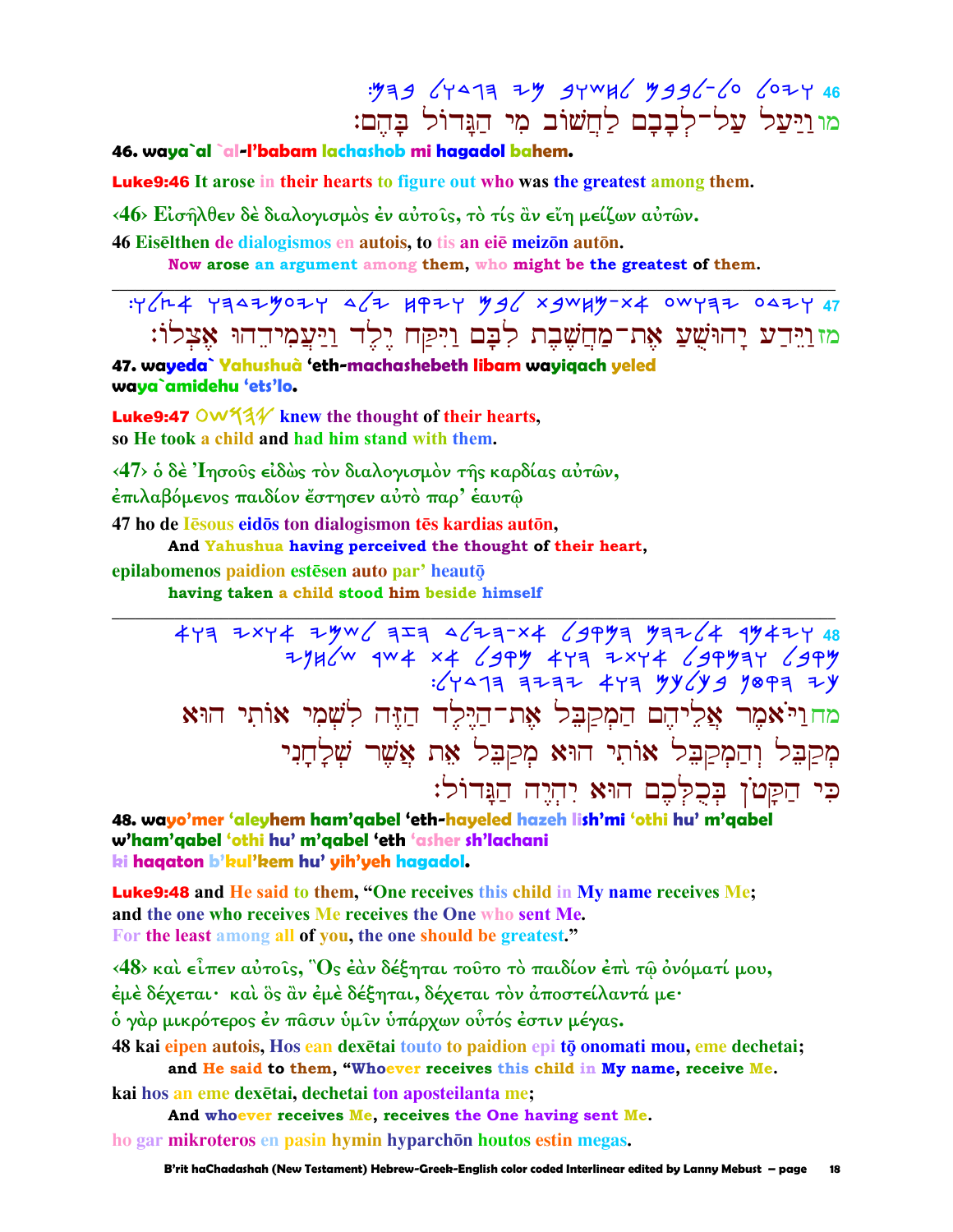For the lesser among all of you being. This one is great."

מטוַיַּעַן יָהוּחָנָן וַיֹּאמַר מוֹרֶה רָאִינוּ אִישׁ מְגָרֵשׁ שֵׁדִים בִּשְׁמֶךְ וַנִּכְלָא אוֹתוֹ כִּי אֵינֵנּוּ הוֹלֵךְ עִמֲנוּ:

49. waya`an Yahuchanan wayo'mar Moreh ra'inu 'ish m'garesh shedim bish'meak wanik'la' 'otho ki 'evneny hole'k `imany.

**Luke9:49** Yahuchanan answered and said, "Teacher, we have seen a man driving out demons in Your name. and we prevented him because he is not going with us."

<49> Άποκριθείς δέ Ιωάννης είπεν, Επιστάτα, είδομέν τινα έν τω ονόματί σου εκβάλλοντα δαιμόνια και εκωλύομεν αυτόν, ότι ουκ ακολουθεί μεθ' ήμων.

49 Apokritheis de Iōannēs eipen, Epistata,

and having answered John said, "Master,

eidomen tina en tō onomati sou ekballonta daimonia

we saw someone in Your name casting out demons

kai ekōluomen auton, hoti ouk akolouthei meth' hēmōn.

and we were trying to stop him, because he is not following with us."

 $Y46/Yx-74$   $Y76/4$  owyaz  $4\frac{4}{10}47$  50 נויאמר יהושע אליו אל־תִכְלָאוּ כִּי כֹל אֲשֶׁר אִינֵנּוּ לְצַרֵינוּ לַנוּ הוּא:

50. wayo'mer Yahushuà 'elayu 'al-tik'la'u ki kol 'asher 'eynenu l'tsareynu lanu hu'.

Luke9:50 OW534 said to him,

"Do not prevent him, because all who are not our opponents are for us."

 $\langle 50 \rangle$  είπεν δέ πρός αύτον ο 'Iησούς, Μή κωλύετε·

ὃς γάρ οὐκ ἔστιν καθ' ὑμῶν, ὑπέρ ὑμῶν ἐστιν.

50 eipen de pros auton ho Iēsous, Mē kōluete; But said to him Yahushua, "Do not stop him

hos gar ouk estin kath' hymōn, hyper hymōn estin. for whoever is not against you for you is."

> נאַוַיִהִי כַּאֲשֶׁר קַרְבוּ יִמֶי הֵעֲלוֹתוֹ וַיַּשָׂם אַת־פַּנֵיו לַלֶכֶת יְרוּשַׁלֵם:

51. way'hi ka'asher gar'bu y'mey he`alotho wayasem 'eth-panayu laleketh Y'rushalayim.

**Luke9:51** And it came to pass when the days drew near for His ascension,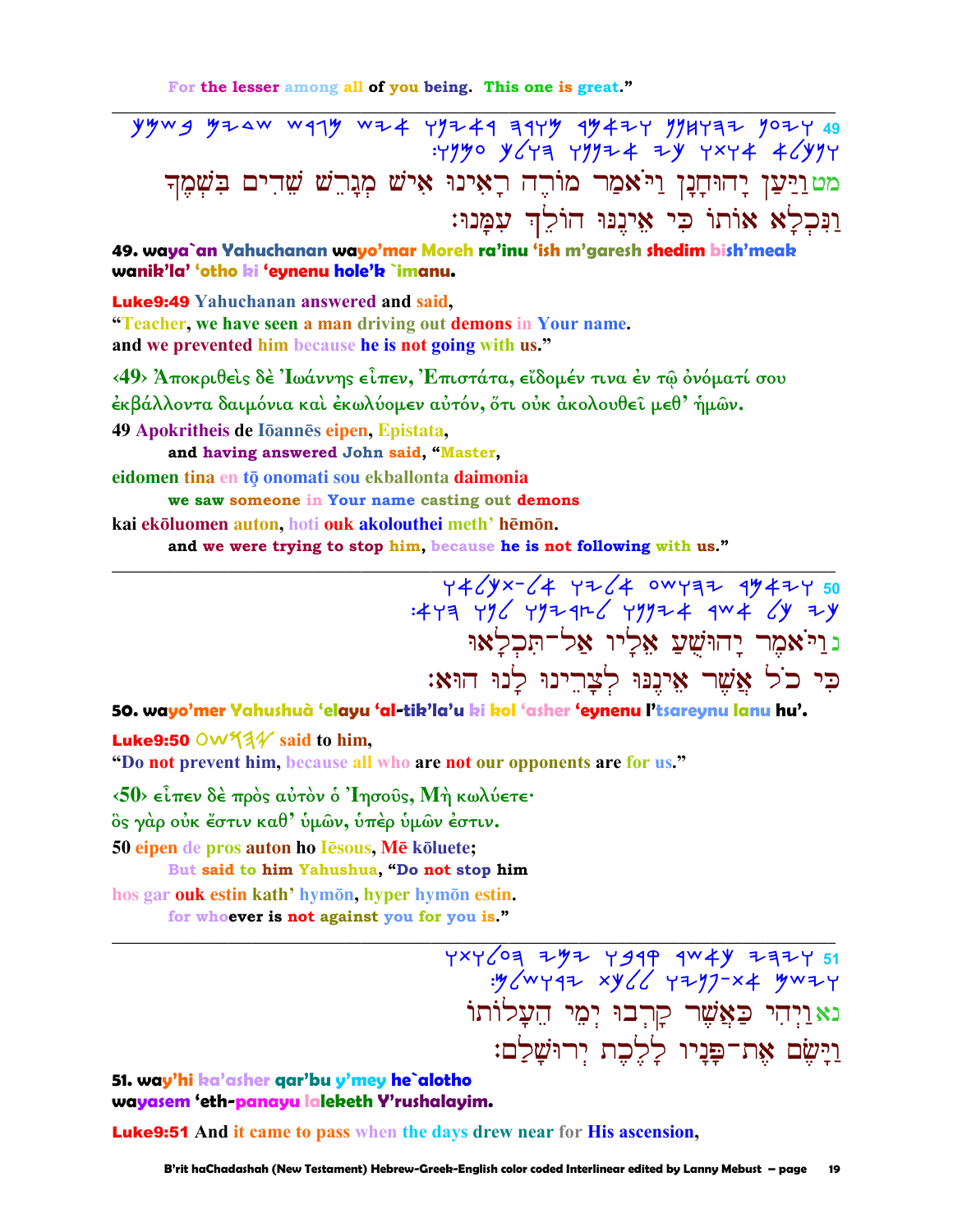He set his face to go to Yerushalam:

<51> Έγένετο δέ έν τώ συμπληρούσθαι τας ήμέρας της αναλήμψεως αύτου και αύτος το πρόσωπον έστήρισεν του πορεύεσθαι είς Ιερουσαλήμ.

51 Egeneto de en tō symplērousthai tas hēmeras tēs analēmpseōs autou And it came about while approaches the day of His ascension kai autos to prosopon esterisen tou poreuesthai eis Ierousalem.

and He His face He resolutely set to go to Jerusalem.

 $79647$  2774 32 34444 374464 44752<br>24 244 442 4444 44744 4444 4444 374 נב וַיִּשְׁלַח מַלְאָכִים לְפַנַיו וַיֵּלְכוּ וַיָּבֹאוּ אֶל־אֶחָד מִכְפָרֵי הַשֹּׁמְרוֹנִים לְהָכִין לוֹ:

52. wayish'lach mal'akim l'phanayu wayel'ku wayabo'u 'el-'echad mik'pharey haShom'ronim l'hakin lo.

**Luke9:52** He sent messengers ahead of His face. They went and entered into one of villages of the Shomronim to make arrangements for Him.

<52> και άπέστειλεν άγγέλους πρό προσώπου αύτου.

καὶ πορευθέντες εἰσῆλθον εἰς κώμην Σαμαριτῶν ὡς ἑτοιμάσαι αὐτῶ·

52 kai apesteilen aggelous pro prosopou autou, kai poreuthentes eiselthon

And He sent messengers before His face and having gone they entered

### eis kōmēn Samaritōn hōs hetoimasai autō;

into a village of Samaritans in order to make arrangements for Him.

: y / w y q = y z y / q x y = y = x y = x / y = 33 נגולֹא קִבְּלְהוּ כִּי פַנַיו הֹלִכִים ירוּשׁלם:

### 53. w'lo' qib'luhu ki phanayu hol'kim Y'rushalayim.

**Luke9:53** But they did not welcome Him, because His face was going to Yerushalayim.

<53> και ούκ έδέξαντο αυτόν,

ότι τὸ πρόσωπον αὐτοῦ ἦν πορευόμενον είς Ίερουσαλήμ.

53 kai ouk edexanto auton, hoti to prosopon autou en poreuomenon eis Ierousalem. And they did not receive Him, because His face was going to Jerusalem.

 $714487$   $797944$   $749447$   $77474$   $7747$   $7849$   $78497$   $7992$   $7447$   $754$  $:(\forall\exists\forall\angle\neq\exists$ WO  $\exists W\neq Y)$   $\forall f\neq x\forall$   $\forall f\neq y\forall x\exists\exists y\forall$   $W\neq\alpha\exists xW$   $\exists Y\neq Y\forall$ נד וַיִּרְאוּ יַעֲקֹב וְיָהוּחָנָן תַּלְמִידִיו וַיֹּאמִרוּ אֲדֹנִינוּ הַתִרְצֵה וְנֹאמַר שֶׁתֵּרֵד אֵשׁ מִן־הַשָּׁמַיִם וִתֹאכִלֵם (כַּאֲשֵׁר עַשַׂה אֵלְיַּהוּ):

54. wayir'u Ya`agob w'Yahuchanan tal'midayu wayo'm'ru 'Adoneynu hathir'tseh w'no'mar shetered 'esh min-hashamayim w'tho'k'lem (ka'asher `asah 'EliYahu).

**Luke9:54 Yaaqob and Yahuchanan, His disciples, saw this and said,** "Our Adon (Master), do you want us to we say that fire should come down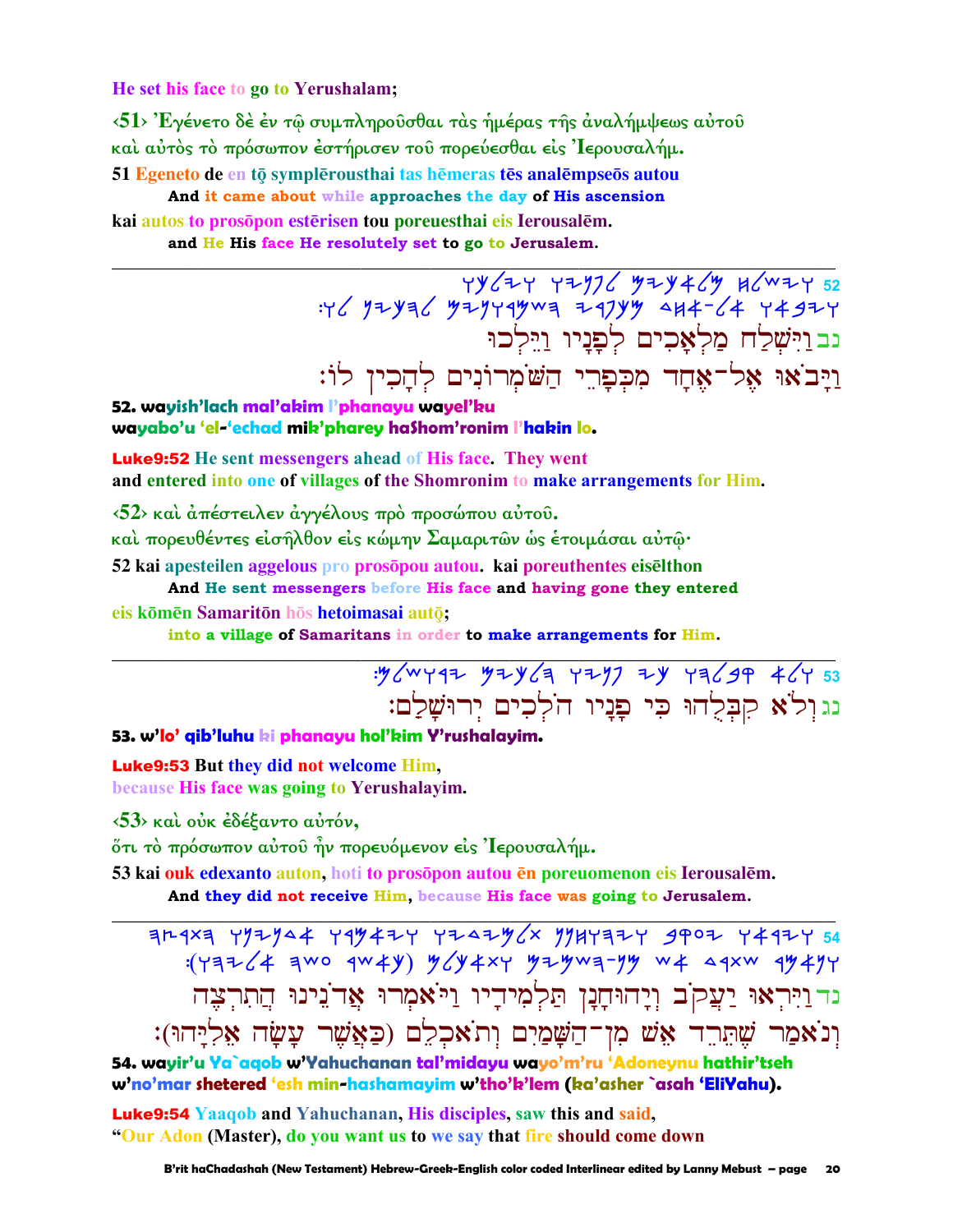from the heavens and consume them even {as EliYahu did}?"

 $\langle 54 \rangle$  ίδόντες δέ οι μαθηται Ιάκωβος και Ιωάννης είπαν, Κύριε, θέλεις εϊπωμεν πύρ καταβήναι άπό του ούρανου και άναλωσαι αύτούς, ως και Ήλίας έποίησε; 54 idontes de hoi mathētai Iakōbos kai Iōannēs eipan, Kyrie,

And having seen the disciples, James and John said, "Master,

theleis eipōmen pyr katabēnai apo tou ouranou

Do you want that we should call fire to come down from the heavens kai analosai autous, os kai Elias epoiese; to consume them, [as also Elijah did?"]

> **M9-40124 9724 55** : y x + = y  $\zeta$  +  $\zeta$  +  $\zeta$  +  $\zeta$  +  $\zeta$  +  $\zeta$  +  $\zeta$  +  $\zeta$  +  $\zeta$  +  $\zeta$  +  $\zeta$  +  $\zeta$  +  $\zeta$  +  $\zeta$  +  $\zeta$  +  $\zeta$  +  $\zeta$  +  $\zeta$  +  $\zeta$  +  $\zeta$  +  $\zeta$  +  $\zeta$  +  $\zeta$  +  $\zeta$  +  $\zeta$  +  $\zeta$  + נהוַיִּפְן וַיִּגְעַר־בָּם (וַיֹּאמַר הֲלֹֹא יְדַעְתֶּם בְּנֵי רוּחוֹ שֵׁל מִי אַתֵּם:

55. wayiphen wayig'`ar-bam (wayo'mar halo' y'da`'tem b'ney rucho shel mi 'atem.

**Luke9:55** But He turned and reprimanded them, {and said, "Do you not know whose spirit you are the sons of?"

<55> στραφείς δέ έπετίμησεν αύτοις,

καὶ εἶπεν, Οὐκ οἴδατε οἵου πνεύματός ἐστε ὑμεῖς·

55 strapheis de epetimesen autois, kai eipen. Ouk oidate oion pneumatos este hymeis.

turned But he rebuked them, [and said, "Not you know of what spirit are you."

(07WY36-44 ZY 44 XYW74 4946 49 46 4443-49 ZY 56  $1944$   $979 - 4$   $994$   $994$ .<br>נוכי בֶן־הָאָרָם לֹא בָא לְאַבֵּד נַפִּשׁוֹת אָרָם כִּי אִם־לְהוֹשִׁיעַ) <u>וי</u>ּלִכוּ לַהֵם אָל־כִּפָּר אַחֵר:

56. ki Ben-ha'Adam lo' ba' l'abed naph'shoth 'adam ki 'im-l'hoshi`a) wavel'ku lahem 'el-k'phar 'acher.

Luke9:56 "for the Son of Man did not come to destroy men's lives, but to save them."} They went on to another village.

<56> ο γάρ υίος του άνθρώπου ούκ ήλθε ψυχάς άνθρώπων άπολέσαι, άλλά σώσαι. και έπορεύθησαν είς έτέραν κώμην.

56 ho gar nios ton anthropon ouk elthe psuchas anthropon apolesai, alla sosai.

the For Son of Man not did come the lives of men to destroy, but to save."

kai eporeuthēsan eis heteran kōmēn.

And they went to another village.

נזניהי בִלֶכְתַּם בַּהֵרֵה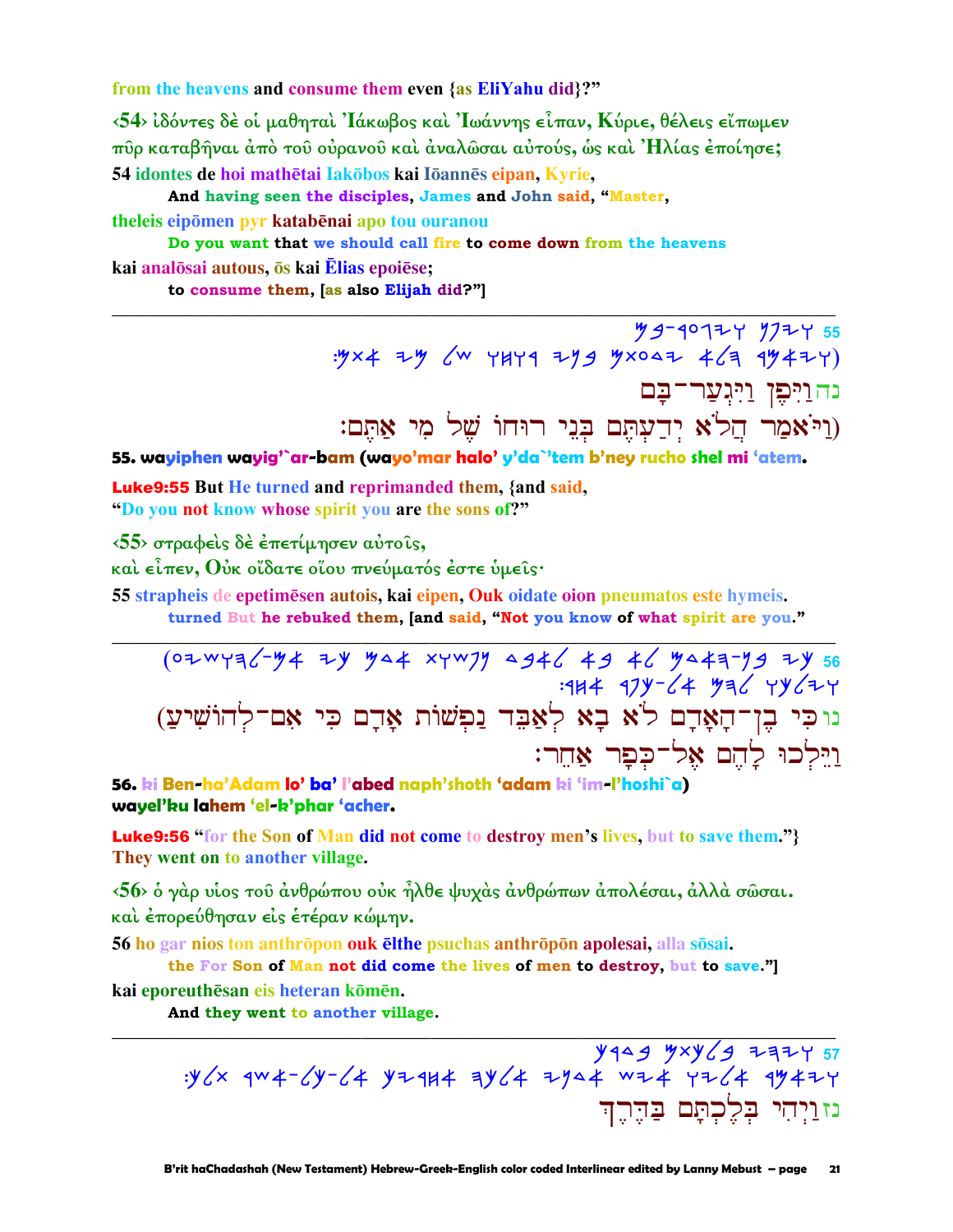# וַיֹּאמֶר אֵלְיו אִישׁ אֲדֹנִי אֵלְכָה אַחֲרֶיךָ אֶל־כָּל־אֲשֶׁר הֵלֶךְ:

57. way'hi b'lek'tam badere'k wayo'mer 'elayu 'ish 'Adoni 'el'kah 'achareyak 'el-kal-'asher tele'k.

**Luke9:57** And it came to pass as they went on the way, a man said to Him, "Adon, I shall follow after You in all that You go."

 $\langle 57 \rangle$  Και πορευομένων αύτων έν τη όδω είπέν τις προς αύτόν,

Άκολουθήσω σοι ὄπου έὰν ἀπέρχη.

57 Kai poreuomenon auton en te hodo eipen tis pros auton,

And as they were going on the road said a certain one to Him.

Akoloutheso soi hopou ean aperche. "I shall follow You wherever You go."

 $x + 4444$  wi  $y = 640$  over  $x + 1264$ : YW41 HZYAC YYPY YC-YZ4 YA4A-YSY YZYP YZYWA JYOCY נחוי אמר אליו יהושע לשועלים יש מאורות וּלְעוֹף הַשָּׁמַיִם קִנִּים וּבֶן־הָאָדָם אִין־לוֹ מָקוֹם לְהָנִיהַ רֹאֹשׁוֹ: 58. wayo'mer 'elayu Yahushuà lashu`alim yesh m'uroth ul'`oph hashamayim qinim uBen-ha'Adam 'eyn-lo maqom l'haniach ro'sho.

**Luke9:58 OW534** said to him. "Foxes have dens and the birds of the heavens have nests, but the Son of Man has no place to rest His head."

 $\langle 58 \rangle$  και είπεν αύτω ο 'Iησούς, Αι άλώπεκες φωλεούς έχουσιν και τα πετεινά του ούρανού κατασκηνώσεις, ό δέ υίος του άνθρώπου ούκ έχει που την κεφαλήν κλίνη. 58 kai eipen autō ho Iēsous, Hai alōpekes phōleous echousin

And said to him Yahushua, the foxes have dens

kai ta peteina tou ouranou kataskēnōseis.

and the birds of the heavens nests.

ho de huios tou anthrōpou ouk echei pou tēn kephalēn klinē.

But the Son of Man does not have a place where his head he may lay down.

נט וְאֶל־אִישׁ אַחֵר אָמַר לֵךְ אַחֲרָי וְהוּא אָמַר אֲדֹנִי תֵּן־לִי ואלכה בראשונה לקבר את־אבי:

59. w'el-'ish 'acher 'amar le'k 'acharav

w'hu' 'amar 'Adoni ten-li w'el'kah bari'shonah liq'bor 'eth-'abi.

**Luke9:59 He said to another, "Follow after Me."** 

But he said, "My Adon (Master), permit me and first I shall go to bury my father."

 $\langle 59 \rangle$  Είπεν δέ πρός έτερον, Άκολούθει μοι.

ό δέ είπεν, [Κύριε,] έπίτρεψόν μοι άπελθόντι πρώτον θάψαι τον πατέρα μου.

59 Eipen de pros heteron, Akolouthei moi.

And he said to another, "Follow Me."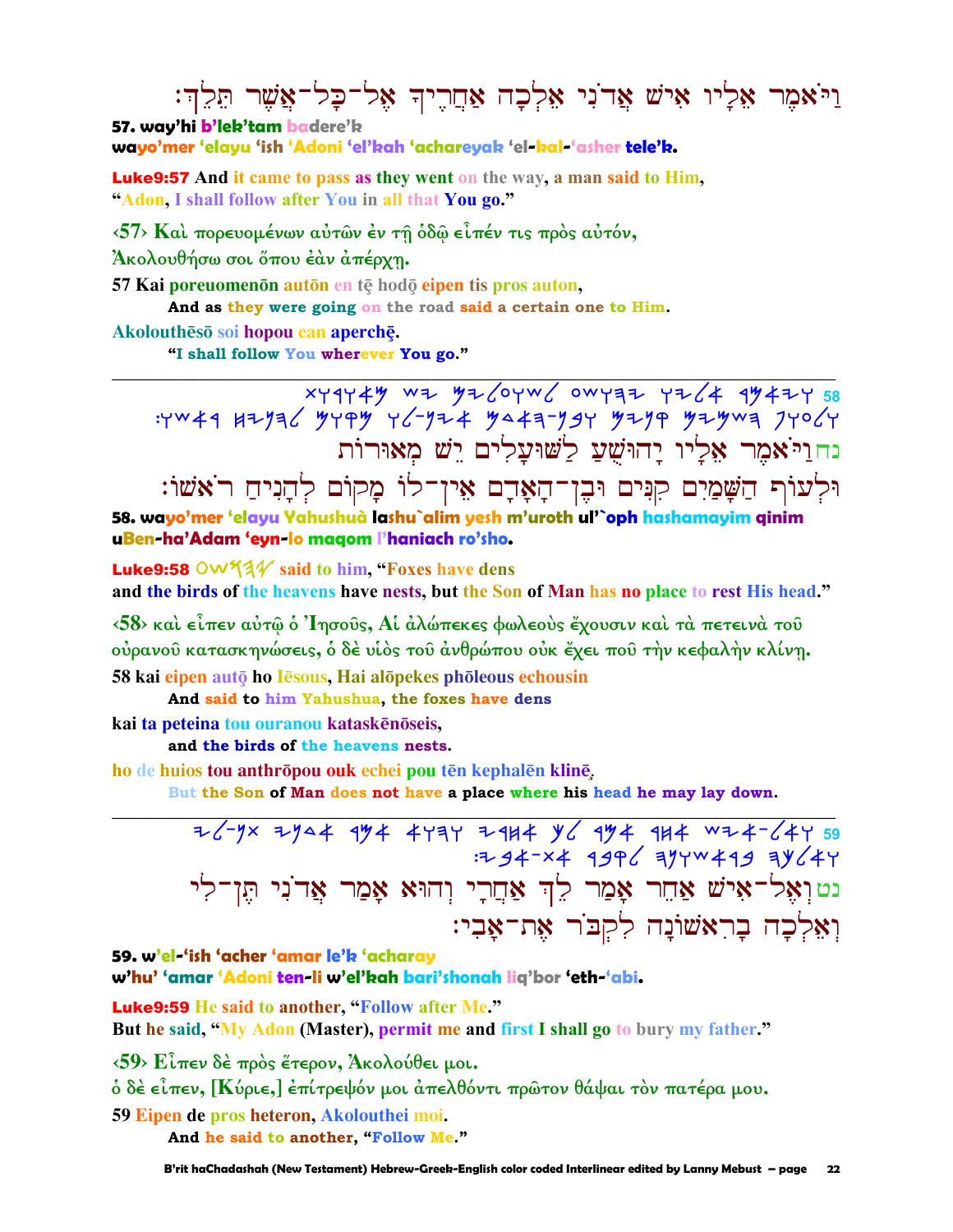ho de eipen, [Kyrie,] epitrepson moi apelthonti prōton thapsai ton patera mou. But he said, "Master, Allow me having gone, first to bury my father."

> $4972 \times 4976$   $4996$   $472 \times 46$   $493$  owraz  $726$   $4942$   $100$  $\frac{1}{2}y + \frac{1}{3}z + \frac{1}{3}x + \frac{1}{3}y + \frac{1}{3}z + \frac{1}{3}z + \frac{1}{3}z + \frac{1}{3}z + \frac{1}{3}z + \frac{1}{3}z + \frac{1}{3}z + \frac{1}{3}z + \frac{1}{3}z + \frac{1}{3}z + \frac{1}{3}z + \frac{1}{3}z + \frac{1}{3}z + \frac{1}{3}z + \frac{1}{3}z + \frac{1}{3}z + \frac{1}{3}z + \frac{1}{3}z + \frac{1}{3}z + \frac{1}{3}z + \frac{1$ סוַיֹּאמֶר אֶלְיו יָהוּשֻׁעַ הַנַּח לַמֵּתִים לִקִבּוֹר אֶת־מֵתִיהֵם וְאַתַּה לֵךְ הוֹדֵע אֶת־מַלְכוּת הַאֱלֹהִים:

60. wayo'mer 'elayu Yahushuà hanach lamethim lig'bor 'eth-metheyhem w'atah le'k hoda` 'eth-mal'kuth ha'Elohim.

**Luke9:60** OW  $4\frac{1}{4}$  said to him, "Allow the dead to bury their dead. But as for you, go make known the kingdom of the Elohim."

 $\langle 60 \rangle$  είπεν δέ αύτ $\hat{\omega}$ , Άφες τους νεκρους θάψαι τους έαυτ $\hat{\omega}$ ν νεκρούς, σὺ δέ ἀπελθών διάγγελλε την βασιλείαν τοῦ θεοῦ.

60 eipen de autō, Aphes tous nekrous thapsai tous heautōn nekrous,

And he said to him, "Leave the dead ones to bury their dead ones,

sy de apelthōn diaggelle tēn basileian tou theou. but you having gone proclaim the kingdom of the Elohim.

> P1 = 1/4 + V= 144 = 1/6 + 144 = 144 + 144 = 144 = 144 = 144 + 144 = 144 + 144 + 144 + 144 + 144 + 144 + 144 + 1 סאַנייֹאמֶר עוֹד אִישׁ אַחֵר אֵלְכָה אַחֲרֵיךְ אַד<sup>ֹ</sup>נִי רַק הניחה־לי בראשונה להפטר מבני ביתי:

61. wayo'mer `od 'ish 'acher 'el'kah 'achareyak 'Adoni raq hanichah-li bari'shonah l'hipater mib'ney beythi.

**Luke9:61** Another man also said, "I shall follow after You, My Adon; just permit me to take leave of my sons at my house."

 $\langle 61 \rangle$  Είπεν δέ και έτερος, Άκολουθήσω σοι, κύριε·

πρώτον δέ έπίτρεψόν μοι άποτάξασθαι τους είς τον οίκόν μου.

61 Eipen de kai heteros, Akolouthēsō soi, kyrie;

And said also another "I shall follow You, Master.

prōton de epitrepson moi apotaxasthai tois eis ton oikon mou. But first allow me to say good bye to the ones in my house."

> סב וַיֹּאמִר יָהוּשָׁעַ הַשָּׂם יָדוֹ עַל־הַמַּחֵרֵשַׁה וּמַבִּיט אַחֲרֵיו לֹא יִכְשַׁר לִמְלְכוּת הַאֲלֹהִים:

62. wayo'mer Yahushuà hasam yado `al-hamachareshah umabit 'acharayu lo' yik'shar I'mal'kuth ha'Elohim.

**Luke9:62** And  $\overline{O}W^2/2$  said to him, "One who places his hand on the plow and looks behind is not fit for the kingdom of the Elohim."